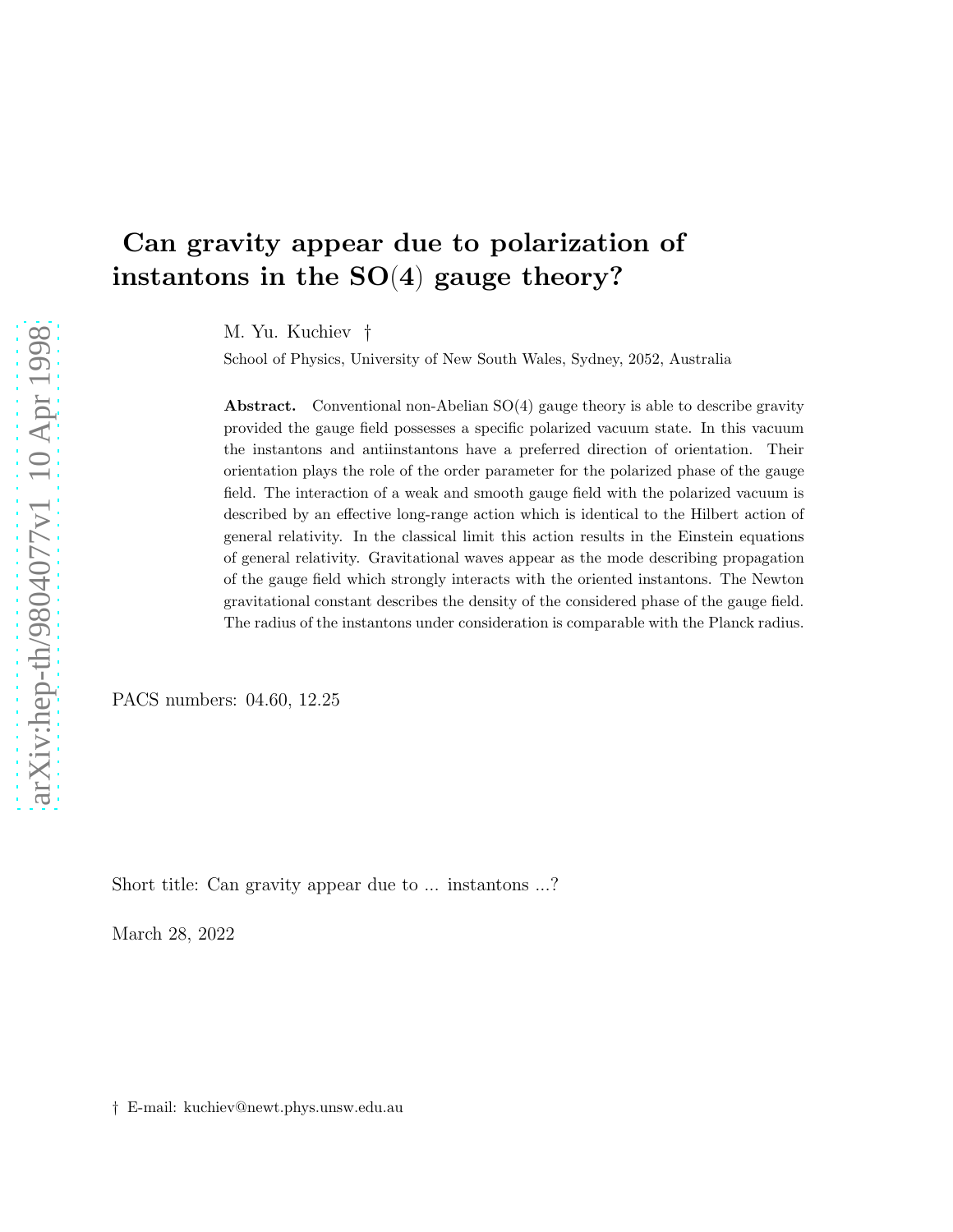#### 1. Introduction

I wish to present arguments favoring a scenario in which gravity can arise as a particular effect in the framework of the conventional Yang-Mills gauge theory[[1](#page-25-0)] formulated in flat space-time. The idea was first reported in[[2\]](#page-25-0), this paper presents it in detail. We will suppose that the Lagrangian of the theory describes the usual degrees of freedom of gauge theory, i.e. gauge bosons interacting with fermions and scalars, while there are no geometrical degrees of freedom on the Lagrangian level. In particular, the Lagrangian does not contain gravitons. Our goal is to show that all geometrical objects necessary for the gravitational phenomenon can originate from the gauge degrees of freedom if a particular nontrivial vacuum state, which we will call the vacuum with polarized instantons develops in the  $SO(4)$  gauge theory.

Let us first describe the main idea in general terms. To do this let us imagine that in some conventional gauge theory there develops a particular nontrivial vacuum state. Its nature is discussed below in detail. At the moment let us only assume that this this nontrivial vacuum has a very strong impact on the properties of excitations of the gauge field. Instead of the usual spin-1 gauge boson there appears quite new massless spin-2 excitation. Certainly this is a very peculiar property, but if it exists, it provides a possibility to identify this massless mode with the graviton. Furthermore one can hope to evaluate all manifestations of gravity from an effective theory which should describe propagation of this low-energy mode. In the classical limit one can hope also that this effective theory should reproduce the Einstein equations of general relativity. Developing this line of reasoning one should keep in mind a sufficiently long list of important relevant questions. The most urgent ones are listed below.

1.In which gauge group one should look for the effect?

2.What is the origin of the necessary nontrivial vacuum, roughly speaking from which fields should it be constructed?

3.What is the nature of the order parameter which governs the nontrivial phase? In particular, which symmetry should it possess?

4.What is the nature of the low-energy excitations in this vacuum? As said above, this excitation should be the massless spin-2 mode.

5.What is the effective low-energy theory governing classical propagation of this massless spin-2 mode?

6. How important are the quantum corrections? One should hope that they neither confine the spin-2 mode, nor supply it with the mass in the infrared region.

7. What is the origin of the phase transition into the necessary vacuum state?

8. Which phase transitions separate the necessary vacuum from conventional vacua of gauge theory?

All these questions are concentrating around the two major problems. One of them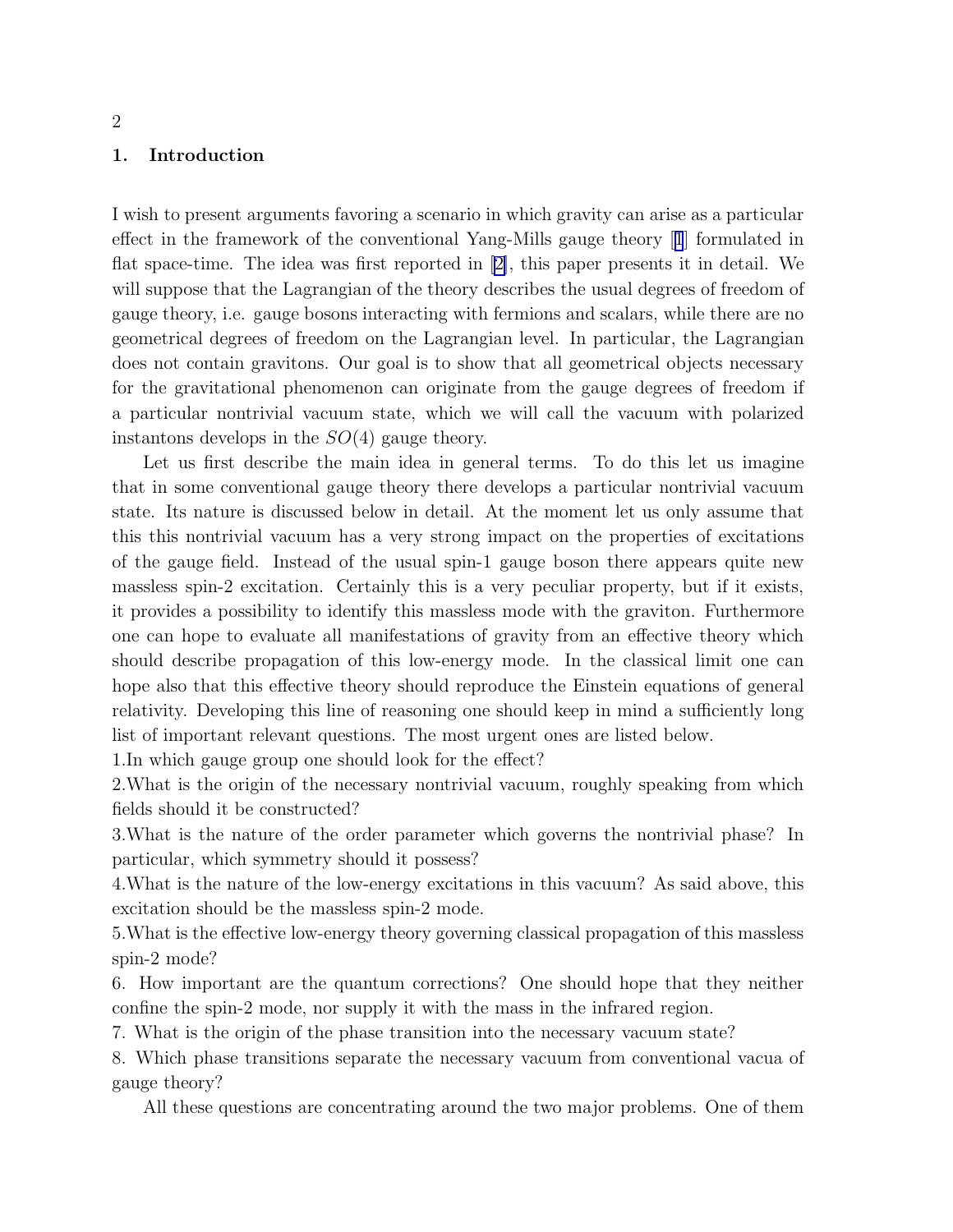is the existence of the necessary vacuum. Possible models in which it can arise have been considered in recent Refs.[\[3](#page-25-0), [4\]](#page-25-0). The other problem is physical manifestations of the nontrivial vacuum, granted it exists. This later problem is in the focus of this paper.

Several reasons make this study necessary. Firstly, the physical nature of the excitations proves to be very interesting. Secondly, one should know precisely the properties of the excitations in order to construct and tune a model in which the necessary ground state appears. Thirdly, even in such a long known phase as the QCD vacuum the properties of the vacuum state are not fully understood up to now. Instantons are known to play an important role there, but verification of this fact remains an interesting as well as nontrivial problem [\[5\]](#page-25-0). This paper proposes to consider a new phase in gauge theory in which instantons play an important role. It could also prove to be sufficiently complicated. To begin such a study one should fully realize its purpose. Having these arguments in mind I address in this paper some questions from the above list in detail, while only qualitatively discussing others.

The idea discussed can suggest a novel approach to the old problem of quantization of gravity having several important advantages. One of them is the renormalizability which is guaranteed from the very beginning because on the basic Lagrangian level the theory is the usual renormalizable gauge theory. It is important also that the basic idea is sufficiently simple being formulated by means of a pure field theory. It needs the single tool, the nontrivial condensate, to explain the single phenomenon, gravity. The string theory [\[6](#page-25-0)], which for a long period of time has been considered as one of the most advanced candidates for description of quantum gravity offers much more complicated approach.

One of the popular modern developments in quantum gravity was originated in [\[7](#page-25-0)], where it was argued that the variables of gauge theory can be used for description of geometrical objects of the Riemann geometry. In this approach it is assumed that the geometrical degrees of freedom do exist on the basic Lagrangian level. In contrast, in this paper we suppose that geometry does not manifest itself on the Lagrangian level, providing only an effective description for some particular low energy degrees of freedom of gauge field.

Let us now describe shortly the answers which this paper proposes to some of the listed above questions. First, the gauge group has to be  $SO(4)$ , or bigger one. Furthermore, the phase considered may be described in terms of nontrivial topological excitations of the gauge field. In this sense the condensate is composed of the  $SO(4)$ gauge field. The necessary phase can be described in terms of the BPST instanton [\[8](#page-25-0)]. An instanton is known to possess eight degrees of freedom. Four of them give its position, one is its radius. The rest three describe its orientation which plays a crucial role in our consideration. In the usual phases of gauge theory, for example in the QCD vacuum orientations of instantons are arbitrary. In this paper we discuss a phase in which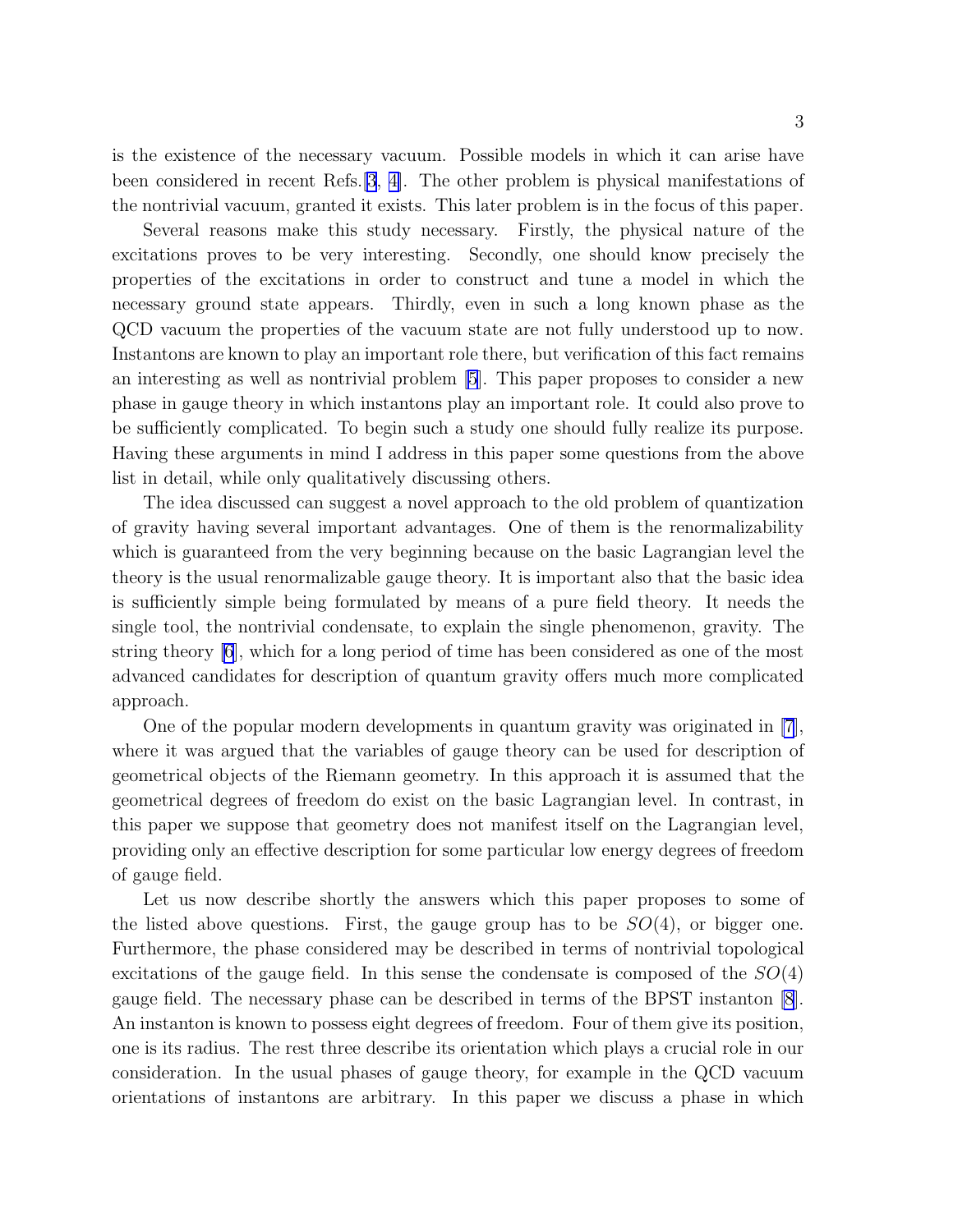instantons have a preferred direction of orientation. This means that a mean value of orientation is nonzero. A possible way to visualize this vacuum, to find a simple physical analogy, is to compare it with the usual ferromagnetic or antiferromagnetic phases in condensed matter physics in which spins of atoms or electrons have preferred orientation. The instantons constituting this vacuum will be called "polarized instantons" or "the condensate of polarized instantons". The vacuum itself will be referred to as "the polarized vacuum". The density of the condensate of polarized instantons is described by a length parameter which depends on radiuses and separations of the polarized instantons. This length parameter proves to be equal to the Planck radius, which is only possible if radiuses of the considered instantons are comparable with the Planck radius. The existence of this length parameter permits the Newton gravitational constant to appear in the theory as the inverse density of the condensate. Thus the main gravitational parameter absent in the initial Lagrangian is introduced into the theory by the nontrivial vacuum state. In Section [4](#page-14-0) we will return to the questions listed above and discuss them in more detail.

It is necessary to mention that the existence of a state with polarized instantons does not come into contradiction with a general principle of gauge invariance which in the context considered is known as the Elitzur theorem [\[9\]](#page-25-0), see also Refs.[\[10, 11\]](#page-25-0). The theorem forbids existence of any vacuum state in which local gauge invariance is broken spontaneously by a non-gauge-invariant mean value of a field. The orientation of an instanton is a gauge invariant parameter. Therefore polarization of instantons does not break spontaneously gauge invariance, and the vacuum state with polarized instantons is not forbidden.

We will mainly restrict our discussion to the dilute gas approximation for instantons, mainly to secure simplicity of consideration. In this approximations the gases of instantons and antiinstantons can coexist. We will suppose that both gases of instantons and antiinstantons are polarized. The mean values of matrixes which describe orientations of polarized instantons and antiinstantons play the role of the order parameter for the considered phase. It will be argued that this order parameter should have a particular symmetry. Namely orientations of all polarized topological excitations should be described by one  $6 \times 6$  matrix which belongs to  $SO(3,3)$ .

The main result of this paper can be formulated as the following statement. Suppose that instantons and antiinstantons in the vacuum state of the  $SO(4)$  gauge theory have preferred orientations which are described by a matrix from the  $SO(3,3)$  group. Then long-wave excitations above this vacuum are the spin-2 massless particles which on the classical level are described by the Hilbert action and the Einstein equations of general relativity.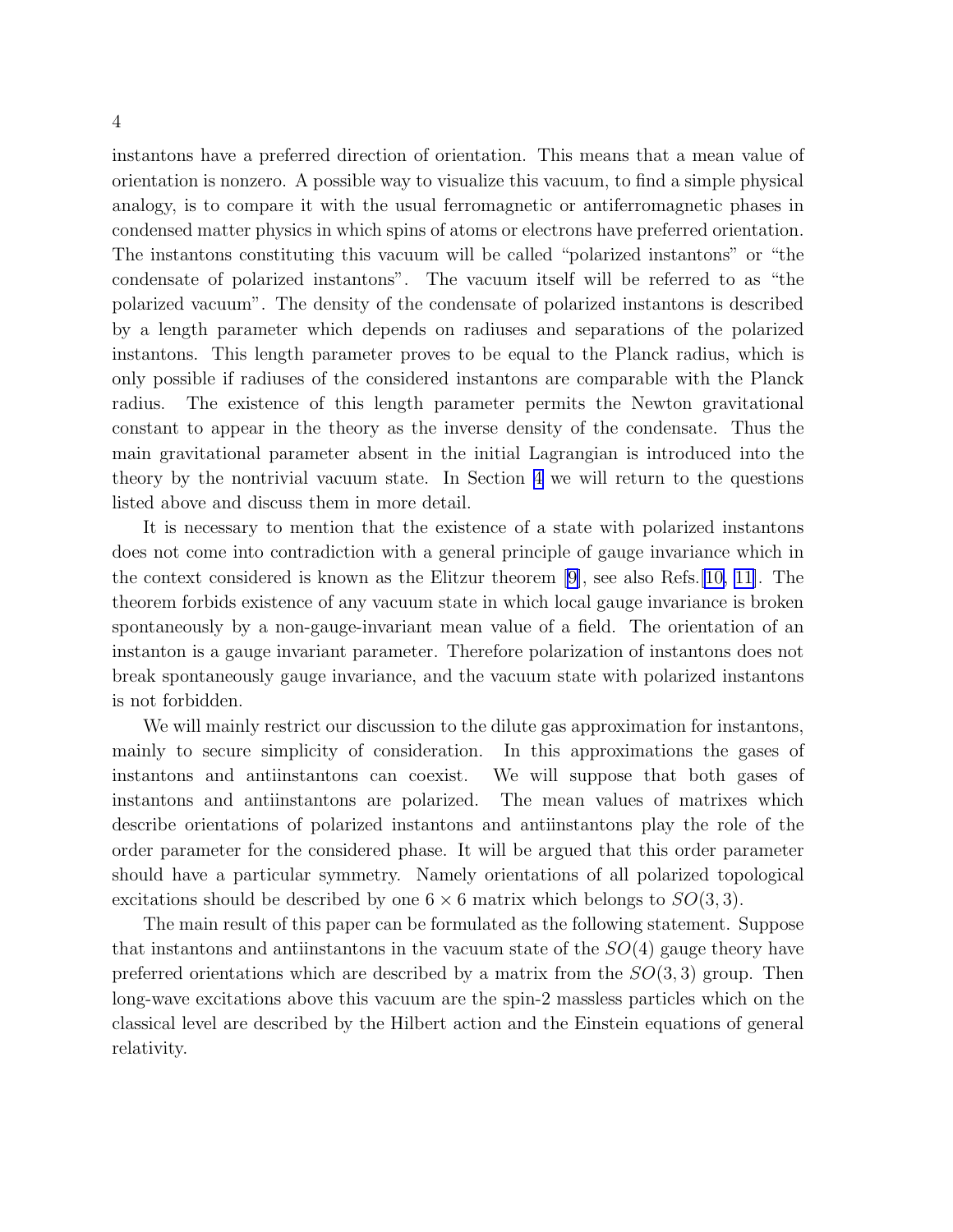#### <span id="page-4-0"></span>2. Instantons in the external field

Consider Euclidean formulation of the  $SO(4)$  gauge theory. The gauge algebra for  $SO(4)$  gauge group consists of two  $su(2)$  gauge subalgebras,  $so(4) = su(2) + su(2)$ . The instantons and antiinstantons can belong to any one of these two available  $su(2)$  gauge subalgebras. It is convenient to choose the generators for one  $su(2)$  gauge subalgebra to be  $(-1/2)\eta^{aij}$  and the generators for the other one to be  $(-1/2)\bar{\eta}^{aij}$ . To distinguish between these two subalgebras we will refer to them as  $su(2)\eta$  and  $su(2)\bar{\eta}$ . Symbols  $\eta^{aij}, \bar{\eta}^{aij}$  are the usual 't Hooft symbols,  $a = 1, 2, 3, i, j = 1, \dots, 4$  which give a full set of  $4 \times 4$  matrixes antisymmetric in ij [[12](#page-25-0)]. In this notation the gauge potential and the strength of the gauge field are

$$
A_{\mu}^{ij} = -\frac{1}{2} (A_{\mu}^{a} \eta^{aij} + \bar{A}_{\mu}^{a} \bar{\eta}^{aij}), \tag{1}
$$

$$
F_{\mu\nu}^{ij} = -\frac{1}{2} (F_{\mu\nu}^a \eta^{aij} + \bar{F}_{\mu\nu}^a \bar{\eta}^{aij}), \tag{2}
$$

where  $A^a_\mu$  and  $F^a_{\mu\nu}$  belong to  $su(2)\eta$  and  $\bar{A}^a_\mu$ ,  $\bar{F}^a_{\mu\nu}$  belong to  $su(2)\bar{\eta}$ . The Yang-Mills action reads

$$
S = \frac{1}{4g^2} \int F_{\mu\nu}^{ij}(x) F_{\mu\nu}^{ij}(x) d^4 x.
$$
 (3)

The Latin indexes  $i, j = 1, \dots, 4$  label the isotopic indexes, while the Greek indexes  $\mu, \nu = 1, \dots, 4$  label the indexes in Euclidean coordinate space. Remember that we consider the usual gauge field theory in flat space-time. For the chosen normalization of generators the relation between the gauge potential and the field strength reads

$$
F_{\mu\nu}^{ij} = \partial_{\mu}A_{\nu}^{ij} - \partial_{\nu}A_{\mu}^{ij} + A_{\mu}^{ik}A_{\nu}^{kj} - A_{\nu}^{ik}A_{\mu}^{kj}.
$$
\n(4)

For our purposes it is important to consider an interaction of nontrivial topological excitations, instantons and antiinstantons with an external gauge field which has trivial topological structure. Consider first a single instanton in an external gauge field. It is sufficient to assume that this external field is weak and smooth, i.e. it is weaker than the field of the instanton inside the instanton and varies much more smoothly than the instanton field which sharply decreases outside the instanton radius. Thus formulated problem was first considered by Callan, Dashen and Gross in [\[13](#page-25-0)] where it was shown that the interaction of an instanton with the external field is described by an effective action

$$
\Delta S = \frac{2\pi^2 \rho^2}{g^2} \bar{\eta}^{a\mu\nu} D^{ab} F^b_{\mu\nu}(x_0). \tag{5}
$$

Here  $\rho$  and  $x_0$  are the radius and position of the instanton. The matrix  $D^{ab} \in SO(3)$ describes the orientation of the instanton in the  $su(2)$  gauge subalgebra where the instanton belongs (suppose for example that it is  $su(2)\eta$ ). Its definition is given in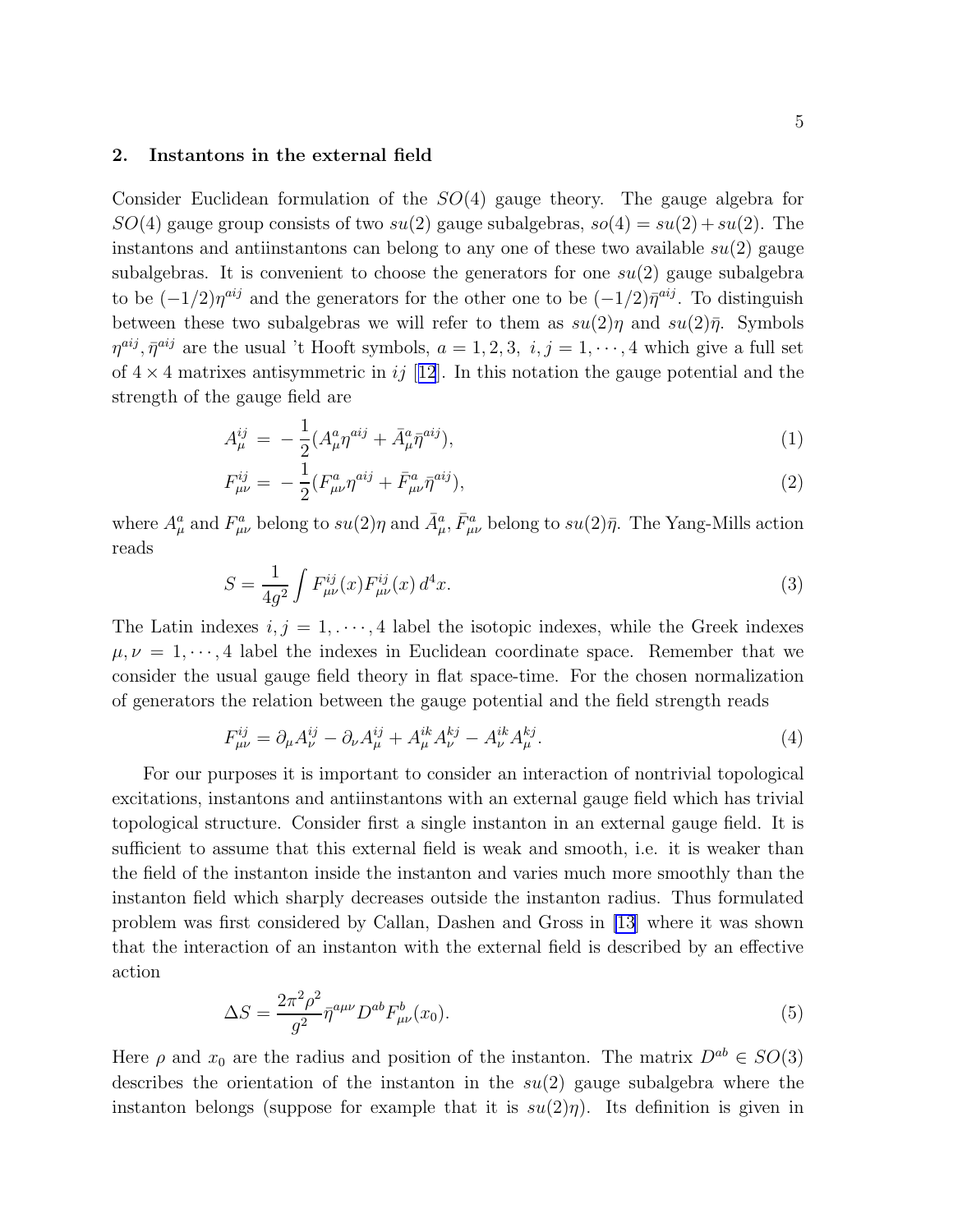Appendix A, see [\(A8](#page-20-0)).  $F^b_{\mu\nu}(x)$  is the gauge field in the subalgebra where the instanton belongs. This field has to be taken in the singular gauge [\[12\]](#page-25-0).

The interaction of an antiinstanton with an external field is described similarly. The only distinction is that it produces the corresponding term with the 't Hooft symbol  $\eta^{a\mu\nu}$ instead of  $\bar{\eta}^{a\mu\nu}$  which stands in ([5\)](#page-4-0). Notice that we use  $\eta^{a\mu\nu}, \bar{\eta}^{a\mu\nu}$  as generators of rotations in the coordinate space, while  $\eta^{aij}$ ,  $\bar{\eta}^{aij}$  generate rotations in the isotopic space. These two sets of symbols are defined in different spaces, but numerically they are identical of course.

It is worth to stress several interesting and important properties of the action [\(5\)](#page-4-0). First of all it has a very unusual structure being linear in the external field. At first sight this fact looks as a paradox because an instanton provides a minimum for the action and one could anticipate only quadratic terms in the weak field to appear. The paradox is resolved by the fact that the linear term arises from the region of large separations from the instanton where the external field exceeds the instanton field, resulting in breaking down of the naive perturbation theory. This question is discussed in detail in Appendix [Appendix A](#page-18-0) which develops the approach of[[13\]](#page-25-0) to cover the case of several overlapping instantons. The action [\(5](#page-4-0)) is derived starting from the usual Yang-Mills action in which the external field is considered as a perturbation. The contribution to the action linear in the external field is found as an integral over a sphere which is well separated from instantons. An alternative way to derive the action  $(5)$  was suggested in [\[14](#page-25-0)] where an instanton was considered as an effective source for gauge bosons. In this approach the linear term in the action arises due to the large probability of creating small-momenta bosons by an instanton.

Furthermore, it is important to stress that the orientation of an instanton is a gauge invariant parameter. A convenient way to define the orientation is given by the general n-instanton ADHM solution of Ref.[\[15\]](#page-25-0), for a review see [\[16\]](#page-25-0). This solution is briefly discussed in Appendix A where Eq.([A8](#page-20-0)) defines the matrix of the instanton orientation  $D^{ab}$  in terms of variables of the ADHM construction. The fact that the orientation of an instanton is a gauge invariant parameter is closely connected with gauge invariance of the action [\(5](#page-4-0)). This action is derived from the usual Yang-Mills action, from which it inherits gauge invariance. The invariance is guaranteed by the mentioned explicit requirement that the field  $F_{\mu\nu}^a(x_0)$  has to be considered in the singular gauge. This fixing of the gauge indicates that there is no spontaneous breaking of the local symmetry.

The last comment addresses the behaviour of several instantons. It is found in Appendix [Appendix A](#page-18-0) that they interact with the external field as individual objects. This statement is trivial when the dilute gas approximation is valid, but surprisingly it stands for any separation between instantons, even if they strongly overlap. In this paper we will not push this argument further on restricting our consideration by the dilute gas approximation. Still the independent interaction of instantons with the external field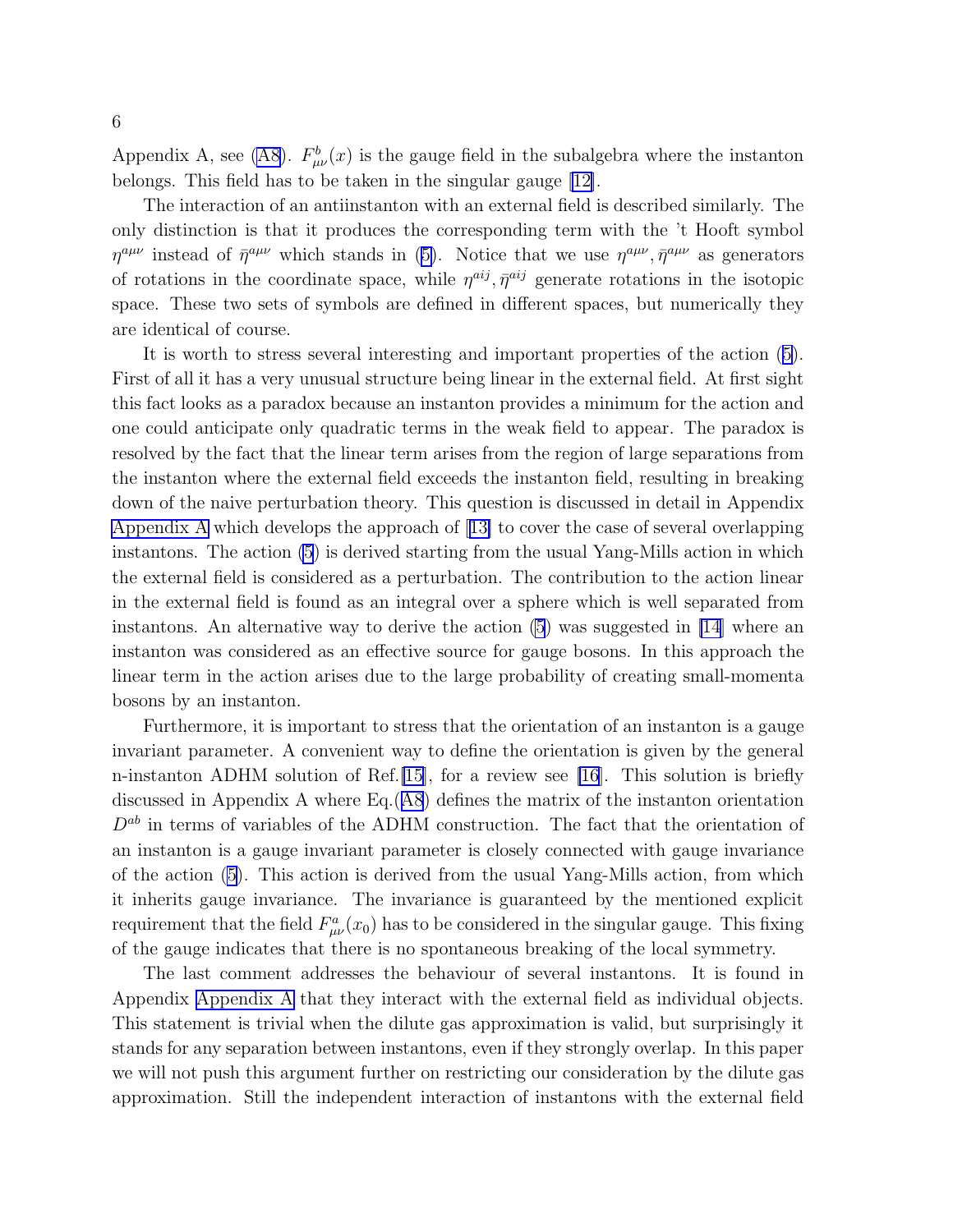<span id="page-6-0"></span>gives a hope that final conclusions of the paper can be more reliable than the dilute gas approximation which is used to derive them.

The discussion of the action [\(5](#page-4-0)) given above permits us now to address the following important for us problem. Suppose that there is a number of instantons and antiinstantons which belong to either  $su(2)\eta$  or  $su(2)\overline{\eta}$  gauge algebras and satisfy the dilute gas approximation. Suppose also that there is an additional gauge field  $F_{\mu\nu}^{ij}(x)$ which has a trivial topological structure, is weaker than the fields of the instantons and varies smoothly for the distances which characterize separations and radiuses of instantons. In this situation we immediately deduce that the influence of the external field on instantons and antiinstantons can be described by the effective action which is equal to the sum of terms of the type of([5\)](#page-4-0) which describe independent interaction of instantons and antiinstantons with the field. Using definition (2) one can present the corresponding action in the following form

$$
\Delta S = -\frac{\pi^2}{g^2} \sum_{k} \eta^{A\mu\nu} \eta^{Bij} T_k^{AB} \rho_k^2 F_{\mu\nu}^{ij}(x_k).
$$
 (6)

Here an index  $k$  runs over all available instantons and antiinstantons which have radiuses and coordinates  $\rho_k$  and  $x_k$ . To simplify notation the 't Hooft symbols are enumerated as 6-vectors  $\eta^A = (\eta^a, \bar{\eta}^b)$ ,  $A = 1, \dots, 6$ ;  $a, b = 1, 2, 3$ . More precisely this definition means that

$$
\eta^{Aij} = \eta^{aij}, \quad \eta^{A\mu\nu} = \eta^{a\mu\nu}, \quad \text{if} \quad A = a = 1, 2, 3, \n\eta^{Aij} = \bar{\eta}^{bij}, \quad \eta^{A\mu\nu} = \bar{\eta}^{b\mu\nu}, \quad \text{if} \quad A - 3 = b = 1, 2, 3.
$$
\n(7)

To describe an orientation of every (anti)instanton it is convenient to introduce the  $6\times6$ matrix  $T_k^{AB}$ ,  $A, B = 1, \dots, 6$ 

$$
T_k^{AB} \equiv T_k = \begin{pmatrix} C_k & D_k \\ \bar{D}_k & \bar{C}_k \end{pmatrix} \tag{8}
$$

as a set of four  $3 \times 3$  matrixes  $C_k$ ,  $\bar{C}_k$ ,  $D_k$ ,  $\bar{D}_k$ . For any given k-th (anti)instanton only one of these four matrixes is essential while the other three are equal to zero. This nonzero matrix belongs to  $SO(3)$  and describes the orientation of the k-th topological object in the gauge algebra where it belongs. For example, if the  $k$ -th object is an antiinstanton in the  $su(2)\eta$  gauge subalgebra, then we assume that  $C_k \in SO(3)$  describes its orientation in the  $su(2)\eta$  while  $\bar{C}_k, D_k, \bar{D}_k = 0$ . Similarly,  $D_k$  describes the orientation if the k-th object is an instanton  $\in su(2)\eta$   $(C_k, D_k, \bar{D}_k = 0)$ ,  $\bar{D}_k$  describes the orientation if the antiinstanton  $\in su(2)\bar{\eta}$  is considered  $(C_k, \bar{C}_k, \bar{D}_k = 0)$ , and  $\bar{C}_k$  describes orientation if the instanton  $\in su(2)\overline{\eta}$  is considered  $(C_k, D_k, \overline{D}_k = 0)$ . These definitions can be presented in a short symbolic form

$$
T_k = \begin{pmatrix} \text{antinstanton } \in su(2)\eta & \text{instanton } \in su(2)\eta \\ \text{antinstanton } \in su(2)\bar{\eta} & \text{instanton } \in su(2)\bar{\eta} \end{pmatrix}.
$$
 (9)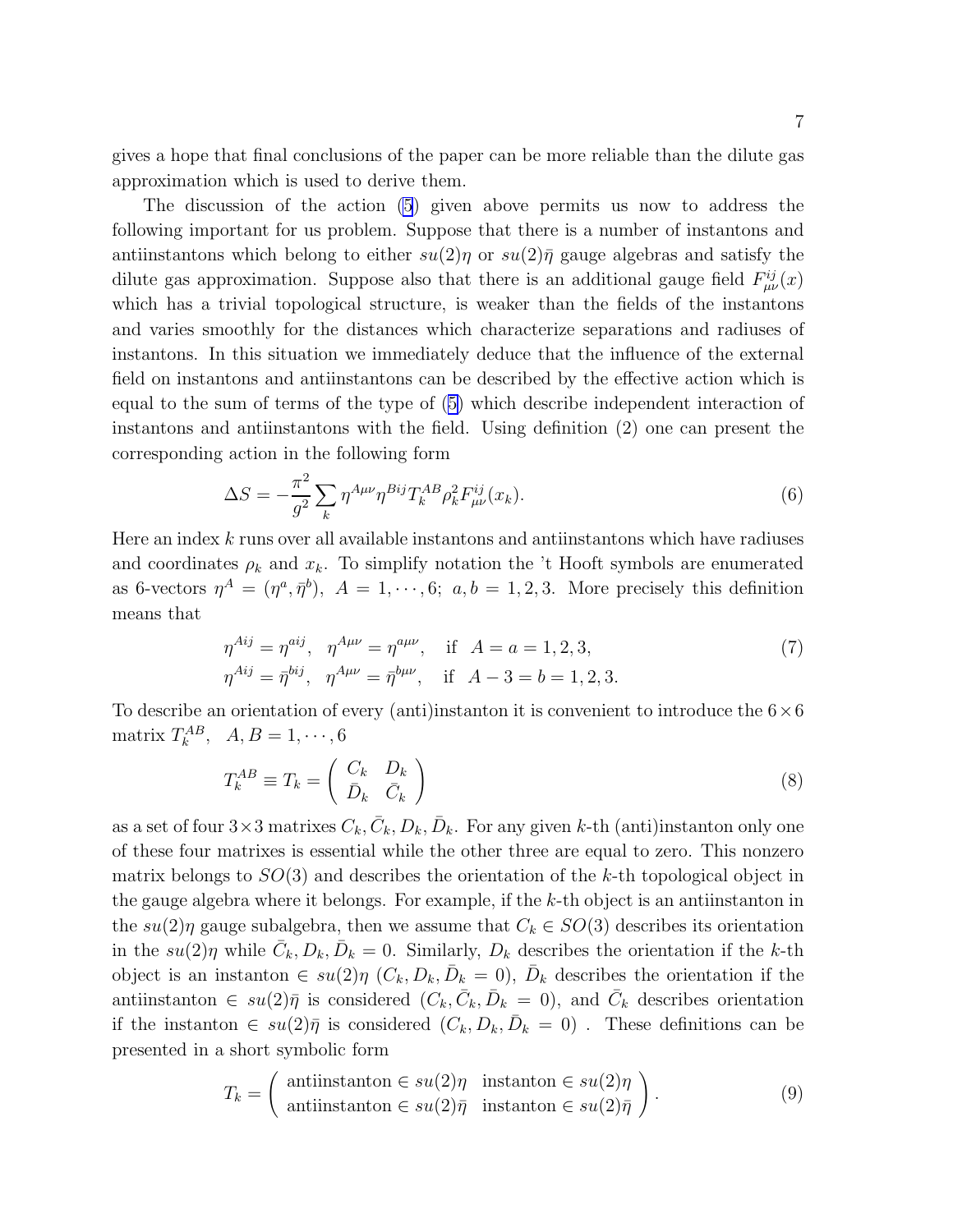<span id="page-7-0"></span>Using definitions  $(7),(8)$  $(7),(8)$  as well as Eq.(2) it is easy to verify that every term in Eq.[\(6](#page-6-0)) describes an interaction of some (anti)instanton with the external field in accordance with  $(5)$ .

Let us address now the question of the behavior of the ensemble of instantons in the vacuum state assuming that there exists a weak and smooth topologically trivial gauge field  $F_{\mu\nu}^{ij}(x)$ . One can derive the effective action which describes interaction of the vacuum with this field averaging Eq.([6\)](#page-6-0) over short-range quantum fluctuations in the vacuum. The result can be presented as the effective action

$$
\Delta S = -\int \eta^{A\mu\nu} \eta^{Aij} \mathcal{M}^{AB}(x) F^{ij}_{\mu\nu}(x) d^4 x. \tag{10}
$$

where the matrix  $\mathcal{M}^{AB}(x)$  is

$$
\mathcal{M}^{AB}(x) = \pi^2 \langle \frac{1}{g^2} \rho^2 T^{AB} n(\rho, T, x) \rangle.
$$
 (11)

The brackets  $\langle \rangle$  here describe averaging over quantum fluctuations whose wavelength is shorter than a typical distance describing variation of the external field. These fluctuations in the dilute gas approximation for instantons should include averaging over positions, radiuses and orientations of instantons. In Eq.(11)  $n(\rho, T, x)$  is the concentration of (anti)instantons which have the radius  $\rho$  and the orientation described by the matrix  $T \equiv T^{AB}$ . In the usual vacuum states the concentration of instantons does not depend on the orientation,  $n(\rho, T, x) \equiv n(\rho, x)$ . In that case an averaging over orientations gives the trivial result  $\mathcal{M}^{AB}(x) \equiv 0$ , as mentioned in [\[14](#page-25-0)]. The main goal of this paper is to investigate what happens if the concentration  $n(\rho, T, x)$  does depend on the orientation  $T = T^{AB}$  providing the nonzero value for the matrix  $\mathcal{M}^{AB}(x)$ .

From (11) one can anticipate that the consequences should be interesting because there appears the unusual term linear in the gauge field in the action. To clarify this point we are to be more specific about properties of the matrix  $\mathcal{M}^{AB}(x)$  assuming that it satisfies the following three conditions. First we will assume that it is a nondegenarate matrix with positive determinant. It is convenient to present this assumption as a statement that the matrix  $\mathcal{M}(x)$  is proportional to the unimodular  $6 \times 6$  matrix  $M(x)$ 

$$
\mathcal{M}^{AB}(x) = \frac{1}{4} f M^{AB}(x), \quad \det M(x) = 1.
$$
 (12)

Second, we suppose that  $f$  introduced above is a positive constant

$$
f = const > 0.\tag{13}
$$

This means that the determinant det  $\mathcal{M}(x) = (f/4)^6$  is a constant. Third, we postulate that the matrix  $M^{AB}(x)$  possesses a particular symmetry property, namely that it belongs to the  $SO(3,3)$  group,

$$
M^{AB}(x) \in SO_+(3,3). \tag{14}
$$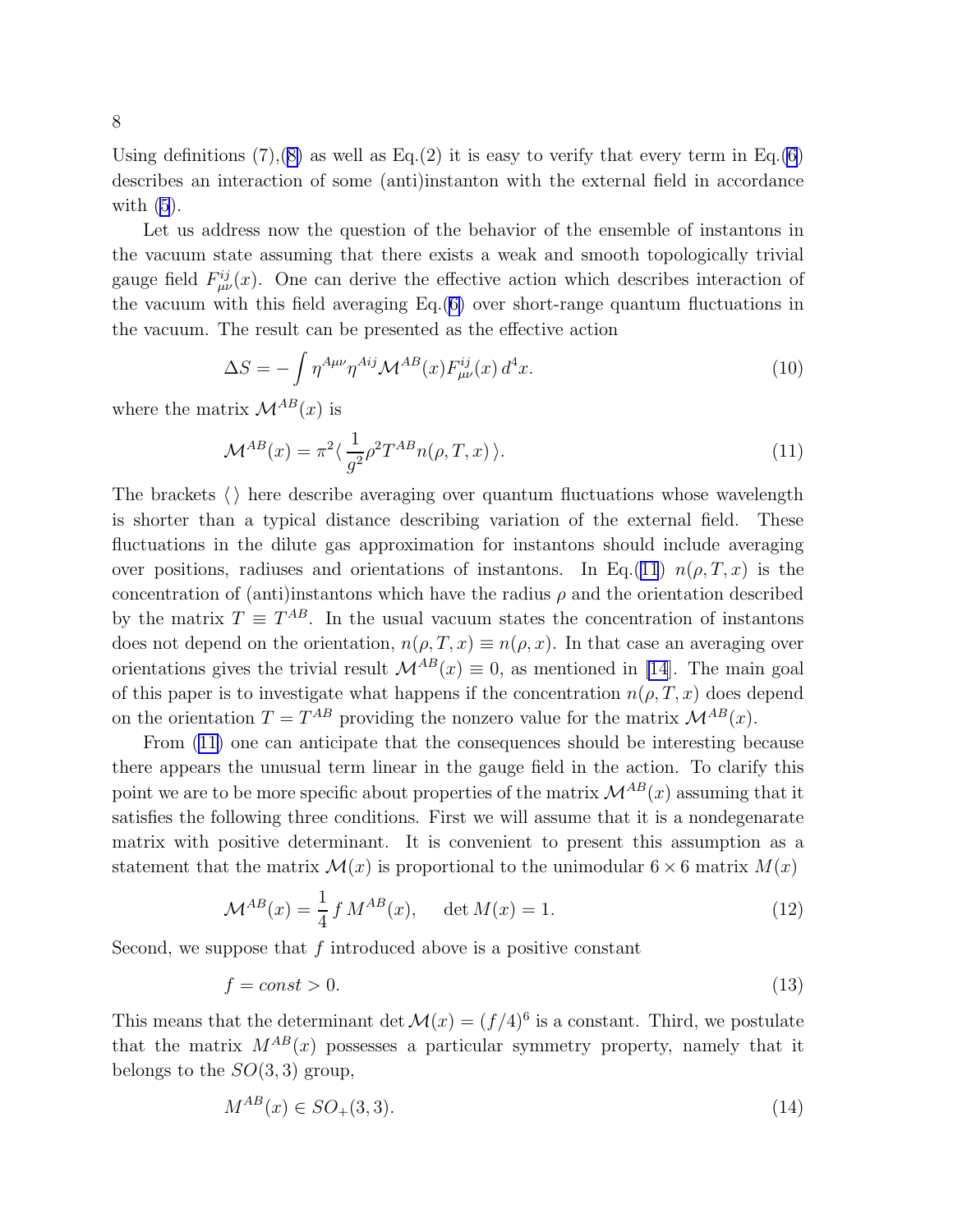<span id="page-8-0"></span>This means that  $M = M^{AB}(x)$  should satisfy identity

$$
M\Sigma M^T = \Sigma. \tag{15}
$$

Here the matrix  $\Sigma^{AB}$  is defined as

$$
\Sigma = \begin{pmatrix} \hat{1} & \hat{0} \\ \hat{0} & -\hat{1} \end{pmatrix},\tag{16}
$$

where numbers with hats represent  $3 \times 3$  diagonal matrixes. Notation  $SO_+(3,3)$  is used in([14\)](#page-7-0) to distinguish the subset of matrixes  $M \in SO(3,3)$  which can be transformed into the unity matrix 1 by a continuous function in  $SO(3,3)$ , see [Appendix](#page-23-0) Appendix [B](#page-23-0).

Conditions  $(12),(13),(14)$  $(12),(13),(14)$  $(12),(13),(14)$  $(12),(13),(14)$  $(12),(13),(14)$  are to be considered as the main *assumptions* made in this paper about properties of the vacuum state of the  $SO(4)$  gauge theory. Now we can clarify the meaning of the term "polarization of instantons" which was introduced above intuitively. We say that instantons in the vacuum state are polarized if the matrix  $\mathcal{M}^{AB}$ which defines the mean values of orientations of (anti)instantons in [\(11\)](#page-7-0) is nonzero. We will say that the polarization of instantons has the  $SO(3,3)$  symmetry, or equivalently there is the  $SO(3,3)$  polarization of instantons, if Eqs.[\(12](#page-7-0)),([13](#page-7-0)),([14](#page-7-0)) are valid. Let us mention once more that the orientation of an instanton is a gauge invariant parameter. Therefore its nonzero mean value does not come into contradiction with the Elitzur theorem[[9\]](#page-25-0).

In the following consideration we postulate that there is the  $SO(3,3)$  polarization of instantons in the vacuum. This assumption at the moment looks rather bizarre, but later development will show its advantages. Firstly, in the next Section [3](#page-10-0) we will verify that it makes excitations above the vacuum identical to gravitational waves. This is exactly what we are looking for. Then in Section [4](#page-14-0) we discuss what is known about a way to justify assumptions  $(12),(13),(14)$  $(12),(13),(14)$  $(12),(13),(14)$  $(12),(13),(14)$  $(12),(13),(14)$  in the framework of gauge theory.

In the usual phases of gauge theory the mean values of matrixes describing orientations of (anti)instantons vanish. Therefore one can interpret Eqs. $(12),(13),(14)$  $(12),(13),(14)$  $(12),(13),(14)$  $(12),(13),(14)$  $(12),(13),(14)$  $(12),(13),(14)$  as the statement that there exists the new nontrivial phase of the  $SO(4)$  gauge theory. The matrix  $M(x)$  plays the role of the order parameter for this phase. The (anti)instantons whichcontribute to the nontrivial value of the matrix  $T^{AB}$  in ([11\)](#page-7-0) can be looked at as a specific condensate. The constant  $f$  characterizes the density of this condensate. The dimension cm<sup>−</sup><sup>2</sup> of this constant supplies the theory with the dimensional parameter which later on will be interpreted as the Newton gravitational constant, see Eq.[\(44\)](#page-13-0).

Inorder to examine the consequences of assumptions  $(12),(13),(14)$  $(12),(13),(14)$  $(12),(13),(14)$  $(12),(13),(14)$  $(12),(13),(14)$  $(12),(13),(14)$  it is very instructive to re-write([10](#page-7-0)) in another form. With this purpose let us take into consideration that there exists a relation between matrixes belonging to  $SO(3,3)$  and matrixes belonging to  $SL(4)$  groups. It states that for any  $M^{AB} \in SO_+(3,3)$ ,  $A, B =$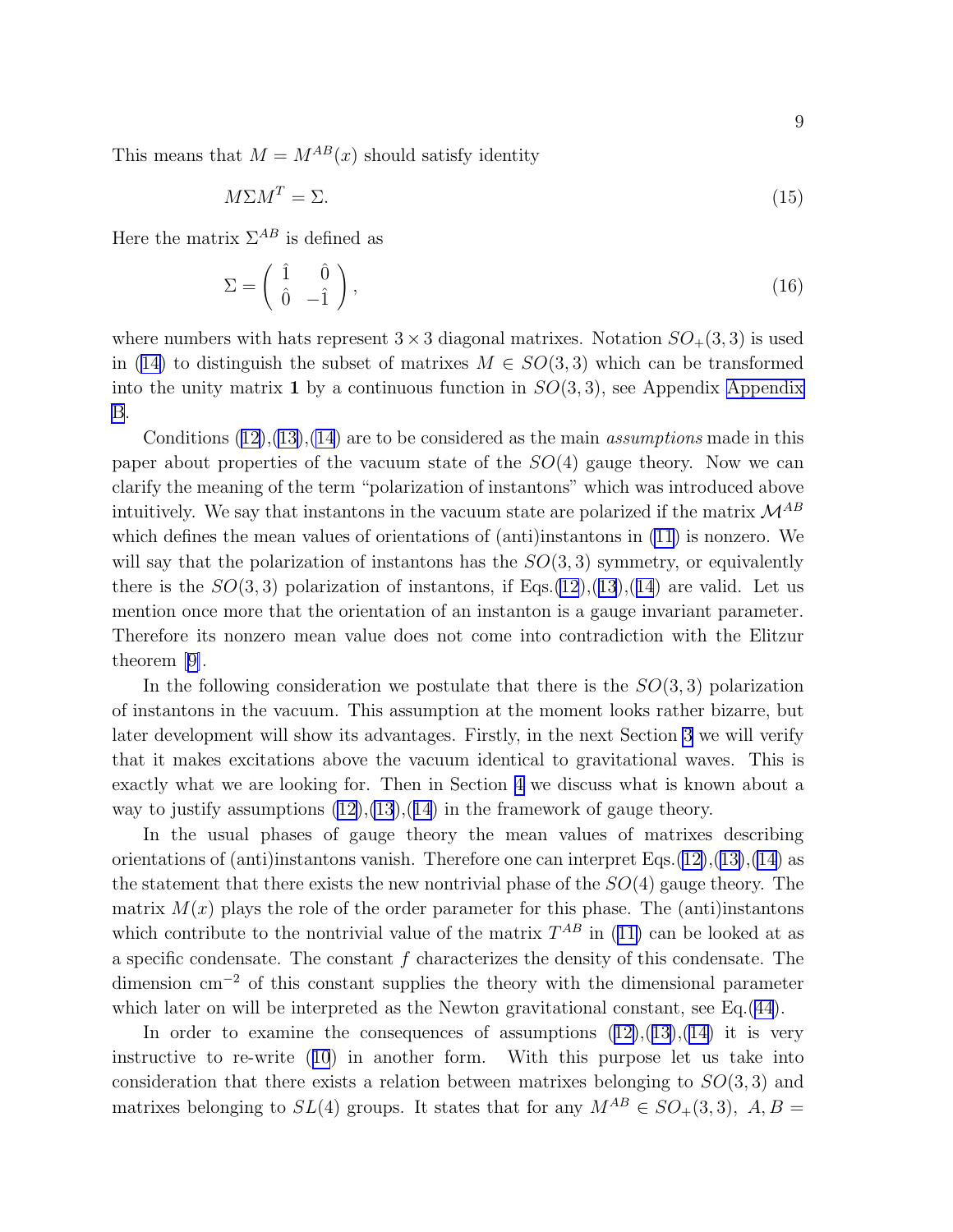1,  $\cdots$ , 6 there exists some matrix  $H^{i\mu} \in SL(4)$ ,  $i, \mu = 1, \cdots, 4$  satisfying

$$
H^{i\mu}H^{j\nu} - H^{i\nu}H^{j\mu} = \frac{1}{2}\eta^{A\mu\nu}\eta^{Bij}M^{AB}.
$$
 (17)

This matrix if defined uniquely up to a sign factor  $\pm H^{i\mu}$ . The reversed statement is also true: for any given  $H^{i\mu} \in SL(4)$  Eq.(17) defines the matrix  $M^{AB}$  which belongs to  $SO_+(3,3)$ . Moreover, it can be shown that (17) gives an isomorphism  $SL(4)/(\pm 1) \equiv SO_+(3,3)$ . All these statements are verified in [Appendix](#page-23-0) Appendix [B](#page-23-0).

Identifying  $M^{AB}(x) = M^{AB}$  one finds from (17)  $H^{i\mu} = H^{i\mu}(x) \in SL(4)$ . This new matrix is well defined by the matrix  $M^{AB}(x)$  and hence can be considered as another representation of the order parameter for polarized instantons. Substituting  $H^{i\mu}(x)$ defined by (17) into([12\)](#page-7-0) one finds that the action([10\)](#page-7-0) can be rewritten in the following useful form

$$
\Delta S = -f \int H^{i\mu}(x) H^{j\nu}(x) F^{ij}_{\mu\nu}(x) d^4 x. \tag{18}
$$

Up to now our consideration was fulfilled in the orthogonal coordinates which describe the considered flat space-time. In these coordinates the Lagrangian of the gauge theory is formulated. It is instructive however to present the action (18) in arbitrary coordinates. Under the coordinate transformation  $x^{\mu} \to x^{\prime \mu}$  the gauge field obviously transforms as

$$
F_{\mu\nu}^{ij}(x) \to F_{\mu\nu}^{\prime ij}(x') = \frac{\partial x^{\lambda}}{\partial x^{\prime \mu}} \frac{\partial x^{\rho}}{\partial x^{\prime \nu}} F_{\lambda\rho}^{ij}(x). \tag{19}
$$

Moreover, a coordinate transformation does not affect the action. From this one deduces that the matrix  $H^{i\mu}(x)$  is transformed by the coordinate transformation as

$$
H^{i\mu}(x) \to h^{i\mu}(x') = \frac{\partial x'^{\mu}}{\partial x^{\lambda}} H^{i\lambda}(x). \tag{20}
$$

We chose different notation for the transformed matrix calling it  $h^{i\mu}(x)$  in order to distinguish it from the unimodular matrix  $H^{i\mu}(x)$ . According to (20) the determinant of the transformed matrix depends on the coordinate transformation

$$
\det[h^{i\mu}(x')] = \det\left[\frac{\partial x'^{\mu}}{\partial x^{\lambda}}\right].\tag{21}
$$

From Eqs.  $(19)$ ,  $(20)$  one deduces that in arbitrary coordinates x the action  $(18)$  can be presented in the following form

$$
\Delta S = -f \int h^{i\mu}(x) h^{j\nu}(x) F^{ij}_{\mu\nu}(x) \det h(x) d^4 x.
$$
\n(22)

It is convenient for further discussion to introduce notation in which  $h^i_\mu(x)$  is understood as the matrix inverse to  $h^{i\mu}(x)$ , i.e.

$$
h^i_\mu(x)h^{j\mu}(x) = \delta_{ij}.\tag{23}
$$

<span id="page-9-0"></span>10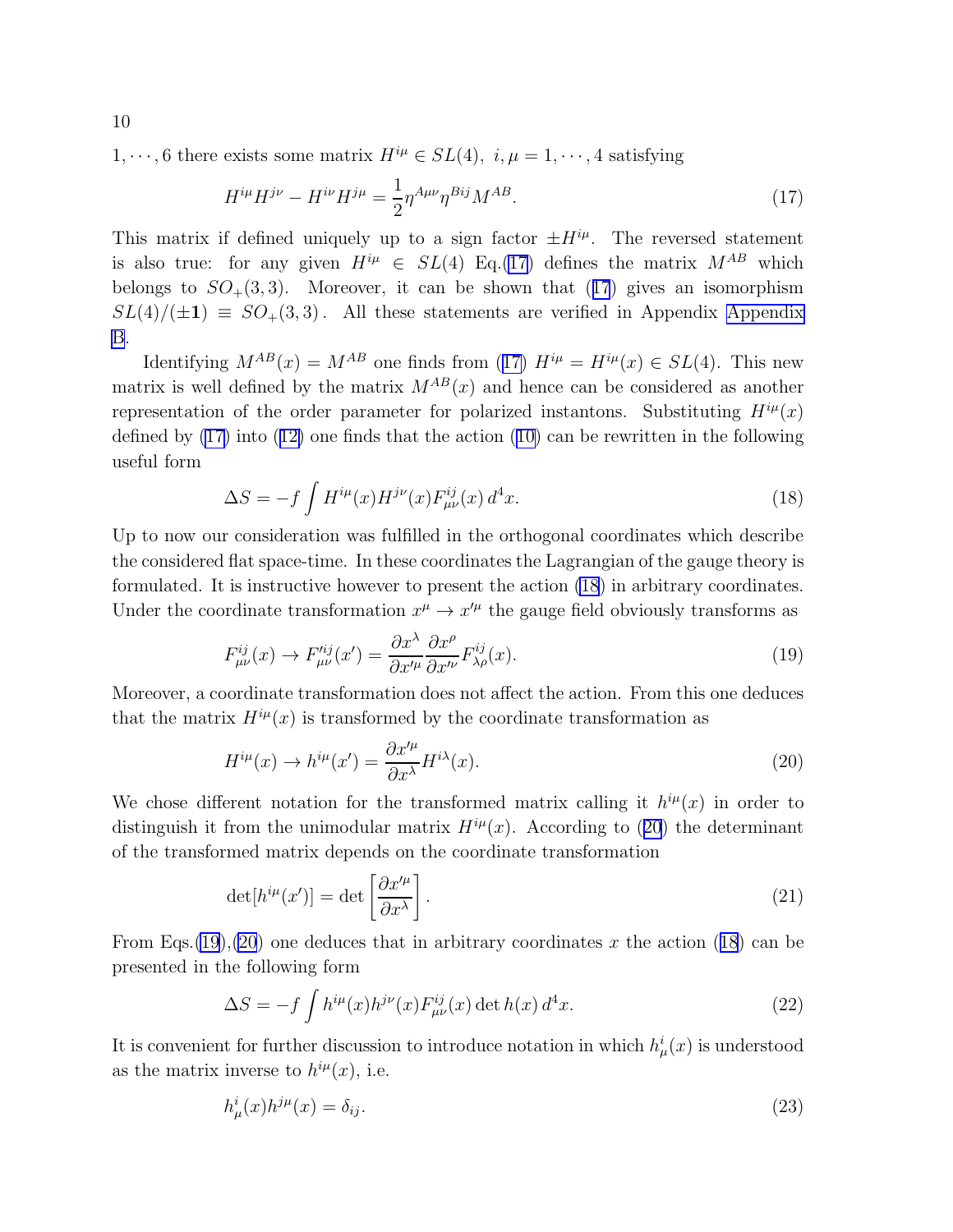<span id="page-10-0"></span>The determinant in Eq.[\(22\)](#page-9-0) is defined as a determinant of this inverse matrix. Thus the factor det  $h(x)$  in [\(22](#page-9-0)) simply accounts for the variation of the phase volume under the coordinate transformation

$$
\det h(x')d^4x' \equiv \det[h^i_\mu(x')]d^4x' = \det\left[\frac{\partial x^\mu}{\partial x'^\nu}\right]d^4x' = d^4x,\tag{24}
$$

Here  $x$  and  $x'$  are the orthogonal and arbitrary coordinates respectively.

Summarizing, it is shown in this Section that([22\)](#page-9-0) gives the effective action which describes the interaction of a weak and smooth gauge field  $F_{\mu\nu}^{ij}(x)$  with polarized instantons.

#### 3. The Riemann geometry and the Einstein equations

Let us consider in this Section excitations above the polarized vacuum in the classical approximation. It is clear that these excitations should have very interesting properties because a variation of the gauge field results in the contribution to the action([22](#page-9-0)) which is linear in the field. This is in contrast to the standard quadratic behavior of the Yang-Mills action [\(3\)](#page-4-0). We will assume that the fields considered vary on the macroscopic distances, say  $\sim 1$ cm, and their magnitude can be roughly estimated as  $|F_{\mu\nu}^{ij}| \sim 1/\text{cm}^2$ . We will see below that the constant f which was defined in Eqs.[\(11](#page-7-0)),[\(12](#page-7-0)) is large,  $f \sim 1/r_{\rm P}^2$ , where  $r_{\rm P}$  is the Planck radius. This shows that for weak fields the integrand in the Yang-Mills action([3\)](#page-4-0) is suppressed compared to([22](#page-9-0)) by a drastic factor

$$
|F_{\mu\nu}^{ij}|/f \sim (r_{\rm P}/1{\rm cm})^2 = 10^{-64}.\tag{25}
$$

This estimate demonstrates that our first priority is to take into account the action([22](#page-9-0)) which describes interaction of the weak field with polarized instantons, neglecting the Yang-Mills action([3\)](#page-4-0). We will return to this point in Section [5.](#page-18-0)

Thus we suppose that properties of low-energy excitations of the gauge field can be described by the action [\(22\)](#page-9-0). The fact that the field  $F_{\mu\nu}^{ij}(x)$  varies on the macroscopic scale makes it weak and smooth on the microscopic level. These properties of the field mean that it reveals trivial topological structure on the microscopic level. In contrast, the matrix  $h^{i\mu}(x)$  describes those degrees of freedom of the gauge field which are associated with instantons and therefore have highly nontrivial microscopic topological structure. Thus  $F_{\mu\nu}^{ij}(x)$  and  $h^{i\mu}(x)$  describe quite different topological structures. Their different topology enables us to consider them as two sets of independent variables, or modes. This makes the action [\(22](#page-9-0)) a functional of these variables

$$
\Delta S = \Delta S(\lbrace A_{\mu}^{ij}(x)\rbrace, \lbrace h^{i\mu}(x)\rbrace),
$$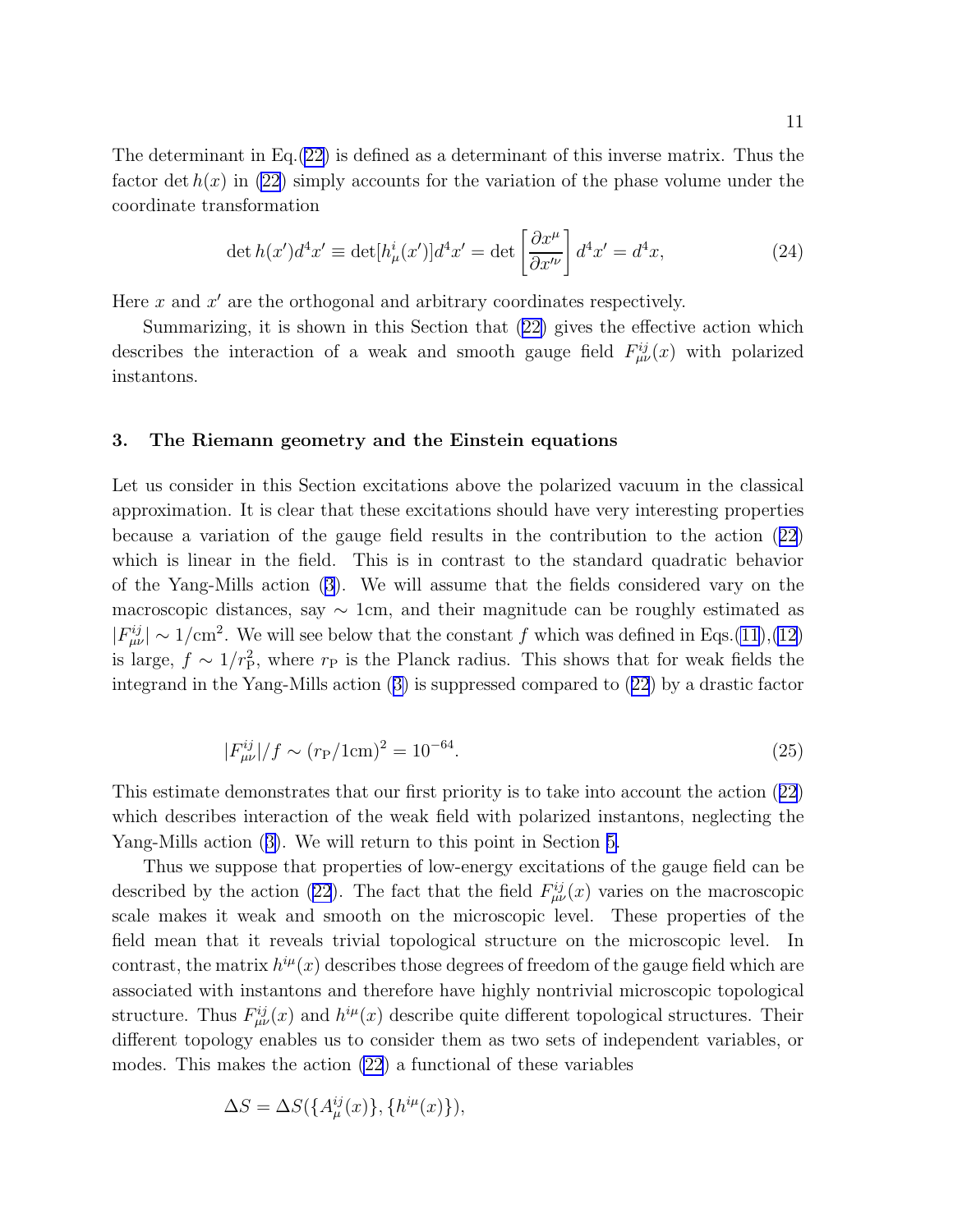<span id="page-11-0"></span>where  $A_{\mu}^{ij}(x)$  is the vector potential of the external field  $F_{\mu\nu}^{ij}(x)$ . We see that classical equations for the functional([22\)](#page-9-0) read

$$
\frac{\delta(\Delta S)}{\delta A_{\mu}^{ij}(x)} = 0,\tag{26}
$$

$$
\frac{\delta(\Delta S)}{\delta h^{i\mu}(x)} = 0.
$$
\n(27)

From Eq.([22](#page-9-0)) one finds that the first classical equation (26) results in

$$
\nabla_{\mu}^{ik} [ \left( h^{k\mu}(x) h^{j\nu}(x) - h^{k\nu}(x) h^{j\mu}(x) \right) \det h(x) ] = 0.
$$
 (28)

Here  $\nabla_{\mu}^{ij} = \partial_{\mu} \delta_{ij} + A_{\mu}^{ij}(x)$  is the covariant derivative in the external gauge field. The second classical equation which follows from Eqs.([22](#page-9-0)),(27) reads

$$
h^{j\nu}(x)F^{ij}_{\mu\nu}(x) - \frac{1}{2}h^i_{\mu}(x)h^{k\lambda}(x)h^{j\nu}(x)F^{kj}_{\lambda\nu}(x) = 0.
$$
 (29)

Here  $h^i_\mu(x)$  is defined in Eq.[\(23](#page-9-0)). In order to present Eqs.(28),(29) in a more convenient form let us define three quantities,  $g_{\mu\nu}(x)$ ,  $\Gamma^{\lambda}_{\mu\nu}(x)$ , and  $R^{\lambda}_{\rho\mu\nu}(x)$ :

$$
g_{\mu\nu}(x) = h^i_{\mu}(x)h^i_{\nu}(x), \tag{30}
$$

$$
\Gamma^{\lambda}_{\mu\nu}(x) = h^{i\lambda}(x)h^{j}_{\mu}(x)A^{ij}_{\nu}(x) + h^{i\lambda}(x)\partial_{\nu}h^{i}_{\mu}(x), \tag{31}
$$

$$
R^{\lambda}_{\rho\mu\nu}(x) = h^{i\lambda}(x)h^{j}_{\rho}(x)F^{ij}_{\mu\nu}(x). \tag{32}
$$

Remember that space-time under consideration is basically flat. Therefore Eqs.(30),(31),(32) just define the left-hand sides in terms of  $A_{\mu}^{ij}(x)$  and  $h^{i\mu}(x)$ . Remarkably, the classical Eqs.(28),(29) for the gauge field supply these definitions with an interesting geometrical content. In order to see this let us notice that after simple calculations the first classical Eq.(28) may be presented in the following form

$$
\Gamma^{\sigma}_{\lambda\mu}(x) = \frac{1}{2} g^{\sigma\tau}(x) \left[ \partial_{\lambda} g_{\tau\mu}(x) + \partial_{\mu} g_{\lambda\tau}(x) - \partial_{\tau} g_{\lambda\mu}(x) \right]. \tag{33}
$$

Here the matrix  $g^{\mu\nu}(x)$  is defined as

$$
g^{\mu\nu}(x) = h^{i\mu}(x)h^{i\nu}(x),\tag{34}
$$

whichaccording to ([23\)](#page-9-0) makes it inverse to  $g_{\mu\nu}(x)$ 

$$
g^{\mu\lambda}(x)g_{\lambda\nu}(x) = \delta_{\mu\nu}.\tag{35}
$$

The form of Eq.(33) is identical to the usual relation which expresses the Christoffel symbol in terms of the Riemann metric for some Riemann geometry[[17](#page-25-0)]. Moreover, using (33),(30),(31), and (32) it is easy to verify that the quantity  $R^{\lambda}_{\rho\mu\nu}(x)$  can be presented in terms of  $g_{\mu\nu}(x)$  as well

$$
R^{\lambda}_{\lambda\mu\nu}(x) = \partial_{\mu}\Gamma^{\lambda}_{\lambda\nu} - \partial_{\nu}\Gamma^{\lambda}_{\lambda\mu} + \Gamma^{\sigma}_{\tau\mu}\Gamma^{\tau}_{\lambda\nu} - \Gamma^{\sigma}_{\tau\nu}\Gamma^{\tau}_{\lambda\mu}.
$$
 (36)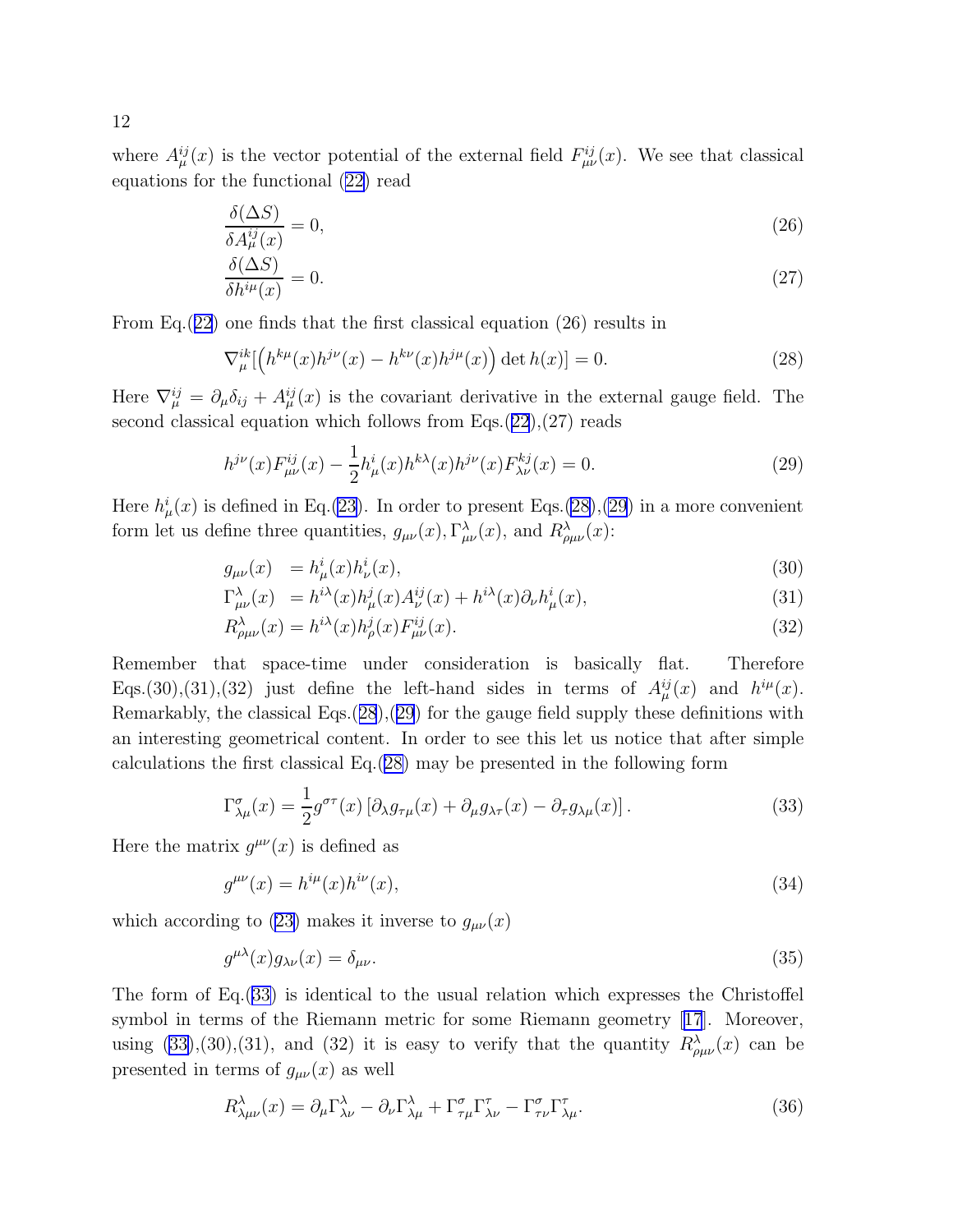<span id="page-12-0"></span>One recognizes in this relation the usual connection between the Riemann tensor and the Riemann metric. Furthermore, it follows from [\(33\)](#page-11-0) that  $g_{\mu\nu}(x)$ ,  $\Gamma^{\lambda}_{\mu\nu}(x)$  and  $R^{\sigma}_{\lambda\mu\nu}(x)$ possess the symmetry properties which are usual in the Riemann geometry

$$
g_{\mu\nu}(x) = g_{\nu\mu}(x),\tag{37}
$$

$$
\Gamma^{\lambda}_{\mu\nu}(x) = \Gamma^{\lambda}_{\nu\mu}(x),\tag{38}
$$

$$
R_{\sigma\rho\mu\nu}(x) = R_{\sigma\rho\nu\mu}(x) = R_{\rho\sigma\mu\nu}(x) = R_{\mu\nu\sigma\rho}(x),
$$
\n(39)

where

$$
R_{\sigma\rho\mu\nu}(x) = g_{\sigma\lambda}(x) R^{\lambda}_{\rho\mu\nu}(x).
$$

Eqs.[\(33](#page-11-0)),([36](#page-11-0)), (37),(38) and (39) show that  $g_{\mu\nu}(x)$  can be considered as a metric for some Riemann geometry with the Christoffel symbol  $\Gamma^{\lambda}_{\mu\nu}(x)$  and the Riemann tensor  $R^{\lambda}_{\rho\mu\nu}(x)$ .

Consider now the second classical equation [\(29\)](#page-11-0). With the help of Eqs.  $(30),(32)$  it is easy to verify that it can be presented in the following form

$$
R_{\mu\nu} - \frac{1}{2}g_{\mu\nu}R = 0.
$$
\n(40)

Here

$$
R_{\mu\nu}(x) = R^{\lambda}_{\mu\lambda\nu}(x),\tag{41}
$$

$$
R(x) = g^{\mu\nu}(x)R_{\mu\nu}(x). \tag{42}
$$

These definitions show that  $R_{\mu\nu}(x)$  and  $R(x)$  are the Ricci tensor and the curvature of the Riemann geometry based on the metric  $g_{\mu\nu}(x)$ . Hence, Eq.(40) proves be identical to the Einstein equations of general relativity in the absence of matter.

We come to the interesting result. Remember that the matrix  $h^{i\mu}(x)$  describes the orientation of (anti)instantons in the considered nontrivial vacuum, while  $A_{\mu}^{ij}(x)$  is the potential of the weak gauge field. Both these quantities describe properties of the gauge field. We have demonstrated above that the first classical condition (26) for the gauge field can be expressed as a statement that particular combinations  $(30),(31),(32)$  of  $h^{i\mu}(x)$  and  $A^{ij}_{\mu}(x)$  are identical to the Riemann metric, the Christoffel symbol, and the Riemann tensor for some Riemann space. The second classical equation (27) proves be identical to the Einstein equations for this Riemann metric.

The Einstein equations imply in particular that there appear excitations called gravitational waves. They possess zero mass and spin-2, exactly what we have been looking for. In the considered above picture these excitations arise from variables which describe the particular degrees of freedom of the gauge field. Remember that these variables can be considered as the two modes. One of them describes a weak topologically trivial gauge field. The other one describes polarization of instantons.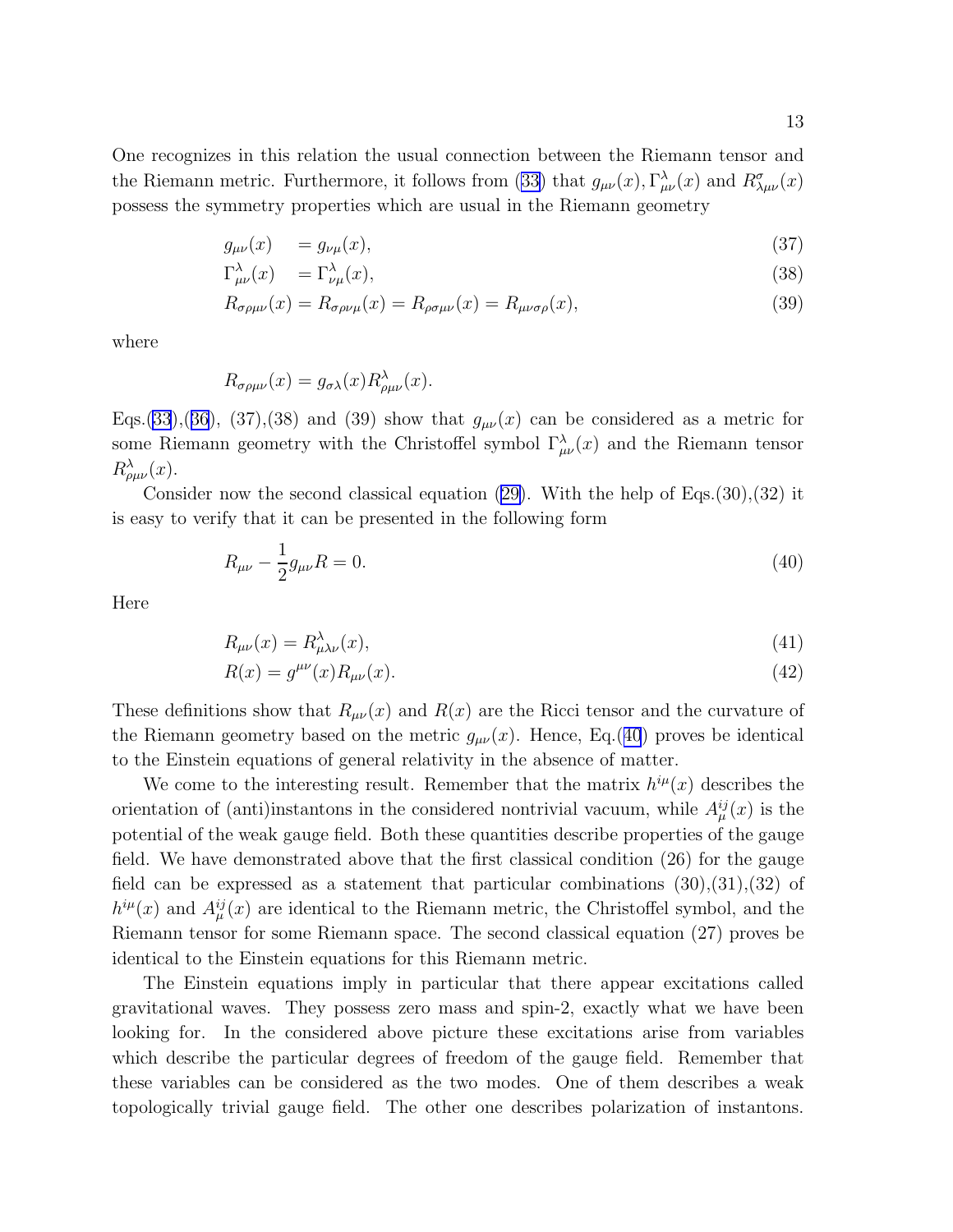<span id="page-13-0"></span>The strong interaction of these two modes [\(22\)](#page-9-0) mixes them and the resulting spin-2 excitation should be considered as a coherent propagation of the two interacting modes.

It is instructive to consider the action([22](#page-9-0)) when the first classical Eq.(26) is valid. It is clear from (30),(32) that the integrand of the action [\(22\)](#page-9-0) proves be proportional to the integrand of the usual Hilbert action of general relativity[[17](#page-25-0)] which has the following form in Euclidean formulation

$$
S_H = -\frac{1}{16\pi k} \int R(x) [\det g(x)]^{1/2} d^4 x.
$$
 (43)

Onecan consider the two actions  $(22)$  $(22)$  $(22)$  and  $(43)$  as same quantity if the Newton gravitational constant  $k$  is connected with the constant  $f$  which characterize the density of the polarized condensate of instantons

$$
k = \frac{1}{16\pi f}.\tag{44}
$$

This relation demonstrates that  $f = 2/r_{\rm P}^2$ , thus supporting estimation [\(25](#page-10-0)). Remember that the constant f introduced in  $(11)$ , $(12)$  $(12)$  $(12)$  depends on the typical radiuses and separations of the polarized instantons. Relation (44) shows that we should assume that these radiuses and separations are comparable with the Planck radius.

The consideration given verifies that the long-range excitations of the gauge field proves to be the massless spin-2 particles. Their classical propagation is described by the Einstein equation of general relativity. The corresponding effective action turns out to be identical to the Hilbert action of general relativity. These facts altogether permit one to identify the found excitations with gravitational waves. This indicates that gravity arises in the framework of the gauge theory. It is very important that the dynamics of general relativity, its action and equations of motion, originate directly from the dynamics of the gauge field. All these results follow directly from assumptions  $(11)-(16)$  $(11)-(16)$  $(11)-(16)$  $(11)-(16)$  $(11)-(16)$  which were interpreted above as the  $SO(3,3)$  polarization of instantons.

The picture developed above remains valid until the gauge field varies smoothly on the radius of polarized instantons. Under this condition the action([22](#page-9-0)) remains valid. As was mentioned, radiuses of polarized instantons are comparable with the Planck radius. It makes it necessary for gravitational waves to have the wavelength larger then the Planck radius. For shorter wavelengths the term([22](#page-9-0)) does not manifest itself in the action. This means that the interaction of short wavelength gauge field with the polarized instantons is suppressed. Therefore in this high-energy region the gauge field is described by the conventional Yang-Mills action and reveals its usual properties. In particular its excitations are spin-1 gauge bosons, while gravitons do not exist. Thus gravity manifests itself only for energies below the Planck energy, while for higher energies it does not exist.

Remember that  $h^{i\mu}(x)$  was introduced in Section [3](#page-10-0) as an order parameter which describes the polarization of instantons. It is interesting that the Riemann structure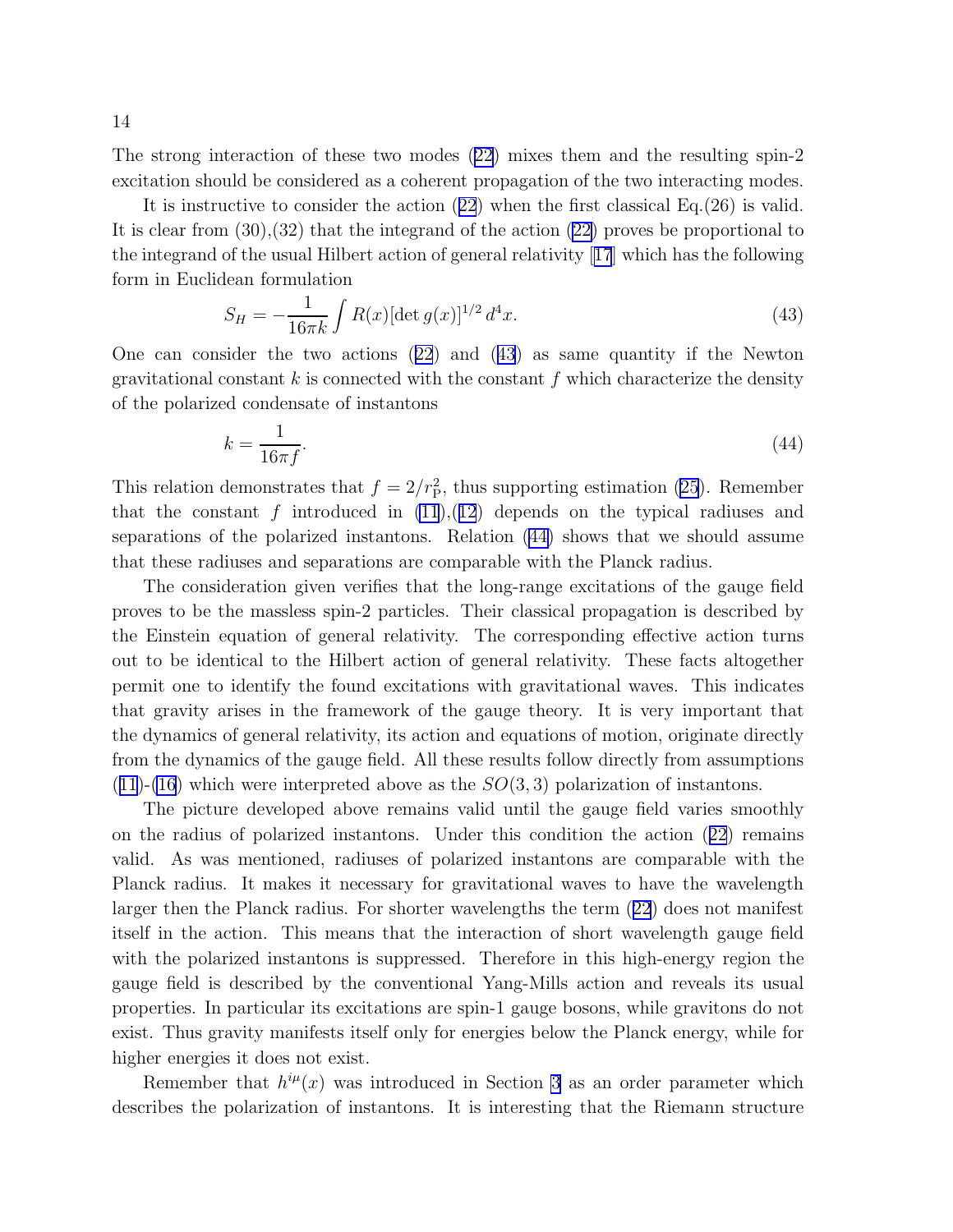<span id="page-14-0"></span>defined in  $(30),(31),(32)$  makes it possible another physical interpretation of this quantity. Namely,  $h^{i\mu}(x)$  can be identified with the vierbein, the quantity which generally speaking is well known in general relativity [\[17\]](#page-25-0). The way of deriving the Einstein equation [\(40](#page-12-0)) from the two classical equations is similar to the Palatini method, see Ref.[\[17](#page-25-0)], formulated with the help of the vierbein formalism. Our consideration reveals however an important subtlety. In the usual vierbein formulation the physical nature of the space where the index i of the matrix  $h^{i\mu}(x)$  belongs does not play a substantial role. This index can be considered purely as a label[[17](#page-25-0)]. In contrast, in our approach this index belongs to the isotopic space which plays the most important central role. In this space gauge transformations of the considered  $SO(4)$  gauge theory are defined. There is however a price for this new physical interpretation of the index i. It is important for us to rely on the Euclidean formulation. An attempt to use the Minkowsky formulation as a starting point meets a difficulty. Really, in Euclidean formulation a connection between the metric and the vierbein can be presented as

$$
g^{\mu\nu}(x)h^i_\mu(x)h^j_\nu(x) = \delta_{ij},
$$

where  $Eqs.(30),(35)$  $Eqs.(30),(35)$  $Eqs.(30),(35)$  were used. The delta-symbol in the right hand side here simply shows that the isotopic space is the 4D Euclidean space. In contrast, if one would attempt to develop an approach used above starting from the Minkowsky coordinate space then connection between the metric and the vierbein would look[[17\]](#page-25-0)

$$
g^{\mu\nu}(x)h_{\mu}^{i}(x)h_{\nu}^{j}(x)=g^{(0)ij}
$$

where  $g^{(0)} = \text{diag}(1, 1, 1, -1)$  is the Minkowsky metric. Thus the space which in our approach should be considered as an isotopic space for some gauge theory acquires the structure of the  $3 + 1$  Minkowsky space. Gauge transformations in this space look as  $SO(3,1)$  transformations belonging to the noncompact Lorentz group. As is well known, the gauge theory for noncompact groups is not unitary and therefore is poorly defined [\[18\]](#page-25-0). Thus the gauge formulation discussed above becomes questionable if the Minkowsky space would be used a starting point.

We conclude that an attempt to continue the vierbein into real space-time presents a problem. Fortunately, one can avoid it. One can use first Euclidean formulation, deriving the Einstein equations([40\)](#page-12-0) as was discussed above. These equations are formulated entirely in terms of metric, neither the vierbein nor any isotopic index manifest themselves in these equations explicitly. This fact permits one to fulfill continuation of the final Einstein equations into real space-time by continuation of the metric without reference to the vierbein formalism.

In summary, it is shown in this Section that the Einstein equations of general relativity arise from of the  $SO(4)$  gauge theory.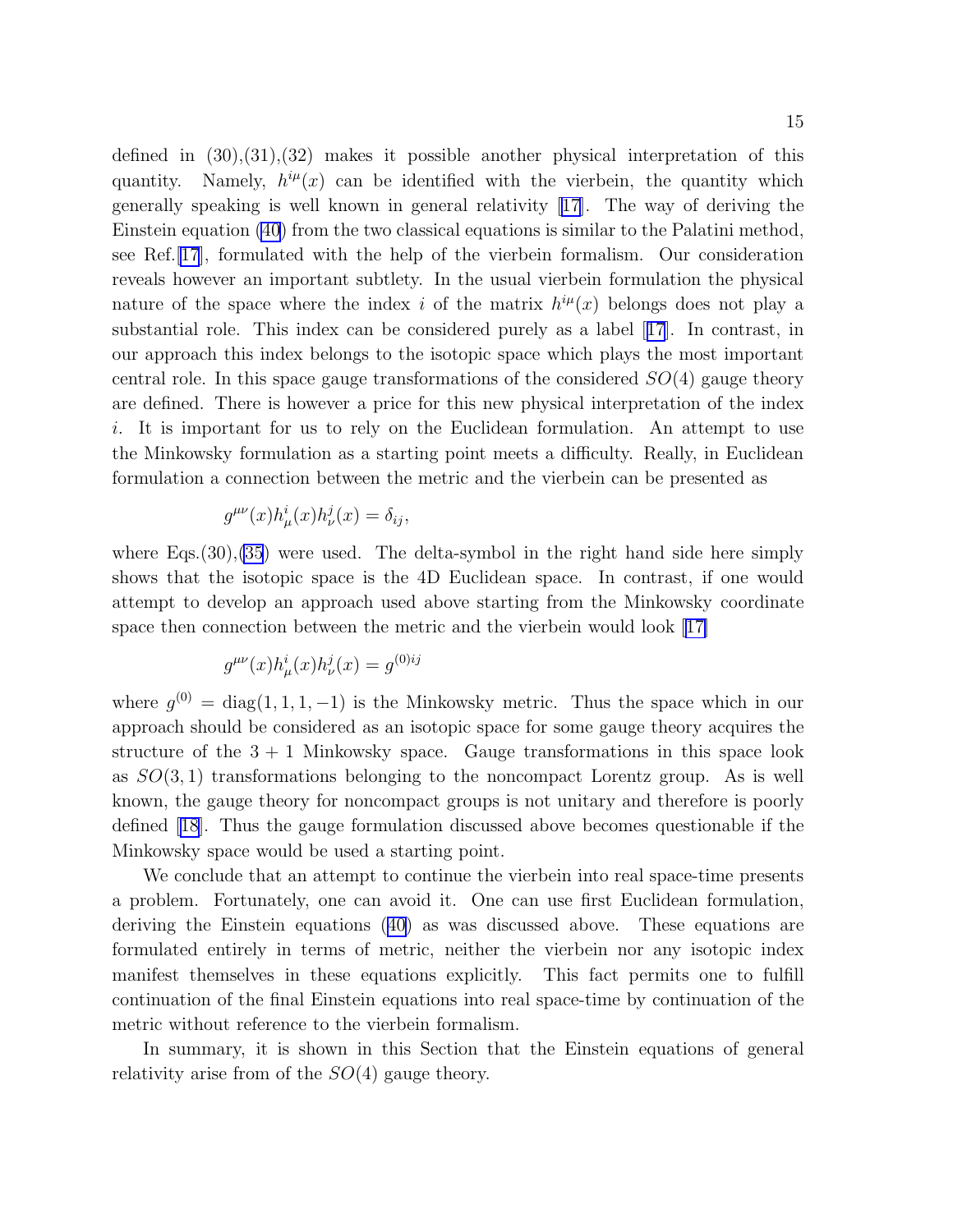#### 4. Discussion of results

The main results of this paper is a set of conditions which are to be fulfilled in order to derive the effect of gravity by means of conventional gauge theory. Let us formulate these results presenting them as comments to the list of questions posed in the Introduction.

1.It is shown above that one can hope to deduce the effect of gravity from the gauge theory if the gauge group is  $SO(4)$ .

2.The necessary vacuum is shown to include the polarized instantons. There is a simple physical reason explaining a necessity for this vacuum state. Compare the Yang-Mills action([3\)](#page-4-0) with the Hilbert action([43](#page-13-0)). The striking difference between them is the power of the field in their integrand. The Yang-Mills action is quadratic in the gauge field strength. In contrast the Hilbert action([43\)](#page-13-0) can be considered as a quantity which is linear in the Riemann tensor due to an obvious relation  $R = g^{\mu\nu} R^{\lambda}_{\mu\lambda\nu}$ . At the same time there is the long-known resemblance between the basic properties of the gauge field strength and the Riemann tensor, see for example Ref.[[21\]](#page-26-0). This paper proposes to make this resemblance identity in a sense explained in (32). This proposal can only be accomplish if some phenomenon in gauge theory produces a term in the action which is linear in the field strength. Eq.([5\)](#page-4-0) shows that an instanton provides just the necessary effect. Moreover, an ensemble of polarized instantons results in the action [\(22](#page-9-0)) which proves to be identical to the Hilbert action. This makes polarized instantons be so special for gravity.

3.It is argued above that the role of the order parameter for the phase with polarized instantons should is played by mean orientations of instantons and antiinstantons. The orientation for an (anti)instanton is described by  $3 \times 3$  matrixes. Therefore in the  $SO(4)$  gauge theory there can arise four  $3 \times 3$  matrixes describing mean orientations of all available instantons and antiinstantons. The main assumption of this paper is that these four matrixes can be described by one  $6 \times 6$  matrix which belongs to  $SO(3,3)$ . It is important to mention that one cannot afford something less than that, the order parameter in the picture suggested has to be an  $SO(3,3)$  matrix. To see this one can reverse arguments of Section [3](#page-10-0). The gravitational field is known to be described by the vierbein which can be looked at as a  $SL(4)$  matrix. Therefore to describe gravity by means of gauge theory one needs to express the vierbein, the local  $SL(4)$  matrix in terms of some variables of gauge theory. Eq.[\(17\)](#page-9-0) provides such a possibility, provided there exists the  $SO(3,3)$  order parameter. This consideration shows in particular that the gauge theory should be based on the  $SO(4)$  group (or bigger one) which possesses sufficient number of different (anti)instantons in order to develop the necessary  $SO(3,3)$ order parameter.

4. Excitations above the considered vacuum state are found to be identical to gravitational waves. These excitations are described in terms of two modes of the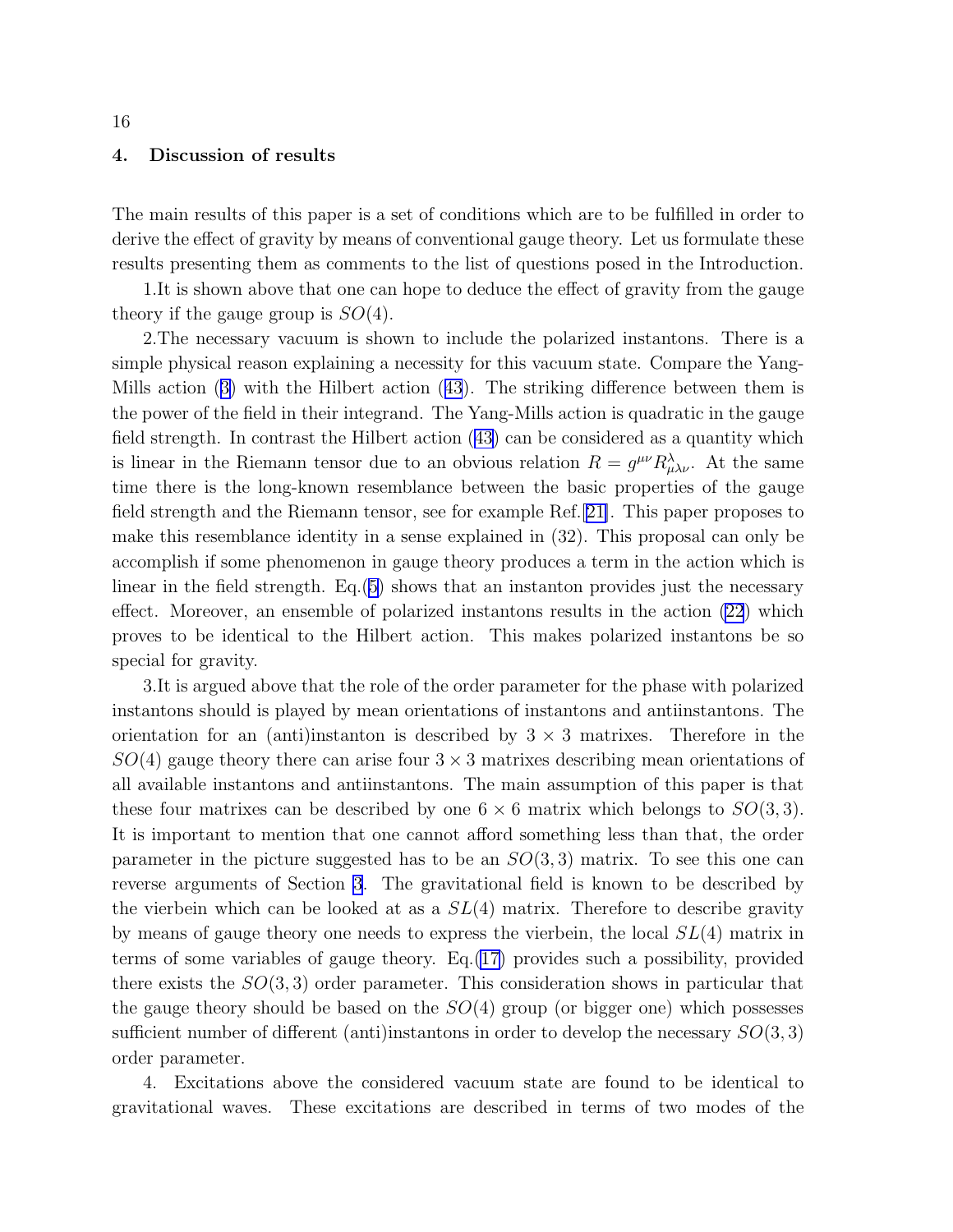gauge field. One of them is a weak topologically trivial gauge field  $A_{\mu}^{ij}(x)$ . The other mode describes orientations of instantons  $h^{i\mu}(x)$ . Eq.[\(22\)](#page-9-0) shows that there is the strong interaction between these modes which results in their mixing. Thus gravitational waves should be considered as a coherent propagation of the two interacting modes describing two different degrees of freedom of the gauge field.

5.We verified that low energy degrees of freedom of the gauge field are described by the variables of the Riemann geometry if the polarized vacuum exists. The lowenergy action([22\)](#page-9-0) is found to be identical to the Hilbert action of general relativity. This makes the classical equations be identical to the Einstein equations of general relativity. Eq.[\(44\)](#page-13-0) shows that the relevant instantons should have radiuses comparable with the Planck radius. This fact restricts the energies from above. For energies well below the Planck radius the long-wave-length action([22\)](#page-9-0) is valid, resulting in existence of gravitational waves. For energies higher than the Planck limit Eq.([22\)](#page-9-0) becomes not applicable, the weak gauge field interacts with instantons no more and one should describe the gauge field by the usual Yang-Mills action. This shows that gravitational waves exist only for low energies, while high energy behavior of the gauge field should be described by the gauge bosons.

6.We have not considered quantum corrections above. From experience in QCD one could anticipate that they might be dangerous for the scenario considered. Even if the gauge constant is small for some short distances, quantum corrections in the QCD vacuum are known to make it rise for larger distances [\[22](#page-26-0), [23](#page-26-0), [24\]](#page-26-0) eventually resulting in confinement. One should keep in mind, however, that in the considered polarized vacuum the role of quantum corrections differ qualitatively from the QCD vacuum. Remember that the rise of the gauge coupling constant in the QCD vacuum is related to those quantum fluctuations whose wavelength is the longer the larger the distances considered. The point is that the long range quantum fluctuations of the gauge field in the considered vacuum are strongly affected by polarized instantons. This makes the quantum corrections different from the ones in the QCD vacuum. This is an important issue and it is worth to repeat it in terms of the basic excitations. The perturbation series in the QCD vacuum is known to become non-reliable for large distances due to large contribution from virtual long-wavelength gauge bosons. The divergence of the perturbation theory is usually considered as an indication that for large distances the quantum corrections become very important. In the polarized vacuum this picture does not work because, as we verified above, low-energy spin-1 gauge bosons simply do not exist in this vacuum. There are spin-2 gravitational waves instead of them. Definitely this argument deserves to be considered in much more detail, which puts it outside the main stream of this paper.

7. Eq. ([14](#page-7-0)) postulates the  $SO(3,3)$  symmetry for the order parameter. This proves to be a very demanding assumption. To illustrate this statement consider the simplest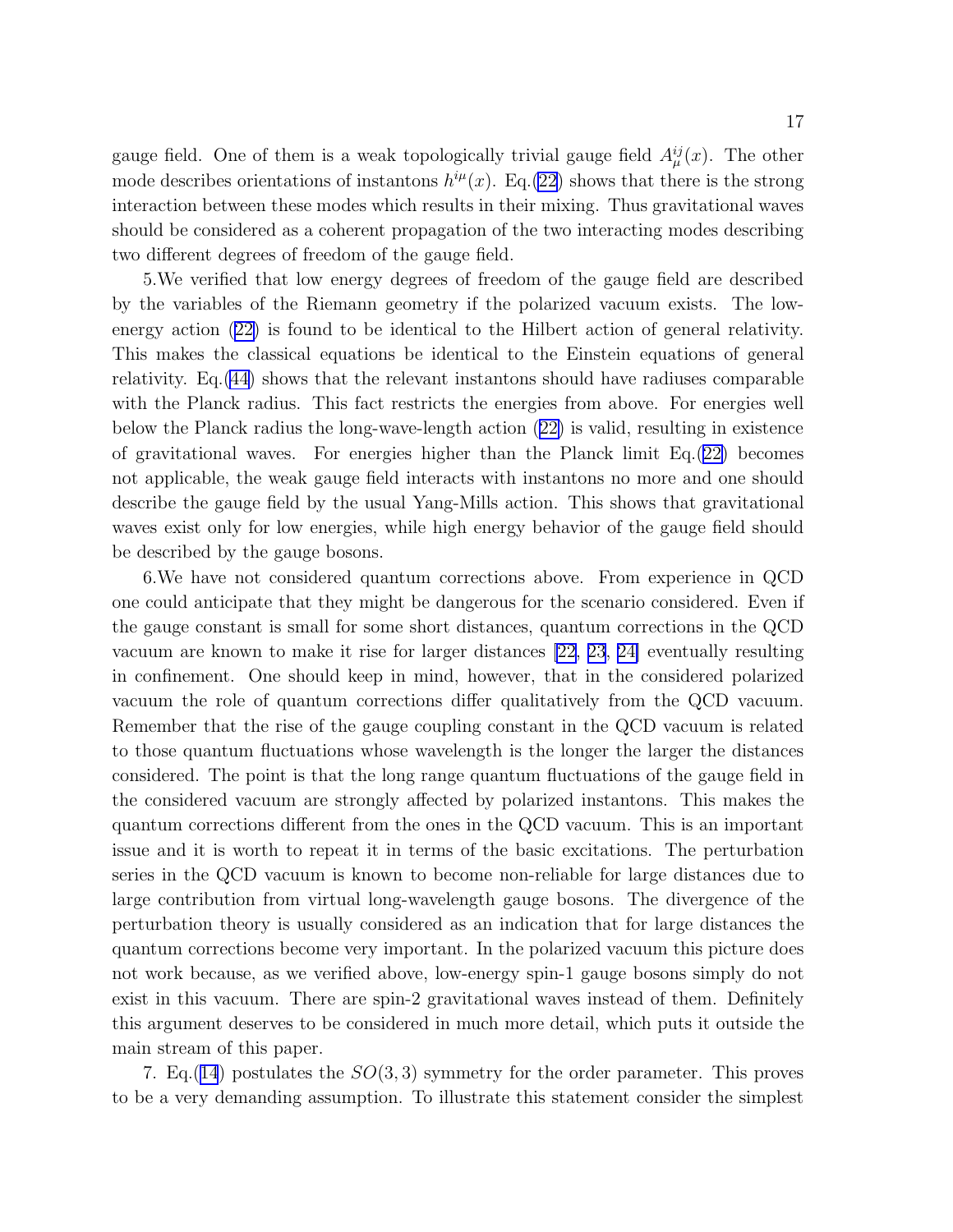possible case of zero gravitational field. Notice that choosing the Galilean coordinates one can always eliminate the gravitational field locally. This makes the case of the zero field be of interest for nonzero gravitational fields as well. In the absence of gravitational field the vierbein can be chosen to be a constant  $SO(4)$  matrix  $h^{i\mu}(x) = H^{i\mu} \in SO(4)$ . Eq.([17\)](#page-9-0) shows that the matrix  $M^{AB}(x)$  in this case is a constant  $SO(3) \times SO(3)$  matrix

$$
M = \begin{pmatrix} C & \hat{0} \\ \hat{0} & \bar{C} \end{pmatrix},\tag{45}
$$

where $C, \bar{C} \in SO(3)$ . This means according to ([9\)](#page-6-0) that the antiinstantons in the  $su(2)\eta$ subalgebra must be polarized, their polarization is described by the orthogonal matrix C. Similarly, the instantons in the  $su(2)\bar{\eta}$  subalgebra are also polarized, their polarization is described by the orthogonal matrix  $\overline{C}$ . In contrast, the instantons in the  $su(2)\eta$  and antiinstantons in the  $su(2)\bar{\eta}$  subalgebras are not polarized. Thus the polarization of (anti)instantons is to be not trivial even in the absence of the gravitational field.

To meet the requirement (45) one should develop a  $SU(2)$  gauge theory model in which instantons are polarized, while antiinstantons remain not polarized. The candidate for such a model was proposed in Refs.[\[3](#page-25-0), [4\]](#page-25-0). In this model there arises interaction between instantons which makes their identical orientation more probable. This interaction originates from single-fermion loop correction when interaction of fermions with the given instantons as well as with particular scalar condensates is taken into account. There is no interaction of this type between antiinstantons. The interaction between instantons provides a possibility for a phase transition into the state withpolarized instantons. An existence of the polarized phase has been verified in [[4](#page-25-0)] in the mean field approximation. The order parameter for polarized instantons has the  $SO(3)$  symmetry as is necessary to satisfy Eq.(45).

Thus the mentioned model gives a hope that the phase described by the simplest  $SO(3) \times SO(3)$  order parameter (45) can exist. To move further on one should overcome two limitations of the model. Firstly, the way is to be found to make the ensemble of instantons and antiinstantons in the  $SO(4)$  gauge theory to develop the condensate governed by the more sophisticated  $SO(3,3)$  order parameter. Secondly, the model of [\[3](#page-25-0), [4\]](#page-25-0) relies upon existence of the scalar condensates transformed by the gauge group. These condensates make the gauge field acquire a mass through the Higgs mechanism. Therefore there is a danger that the mass of the gauge field would result in creation of the mass for gravitational waves. One should find a way to avoid this undesirable property.

Thus, either development of the model[[3](#page-25-0), [4\]](#page-25-0) or possibly a new more sophisticated model is necessary. The present paper clearly sets the requirements for such model.

8.The only information available on possible phase transitions into the state with polarized instantons comes from the mentioned above model [\[3, 4](#page-25-0)] in which it was found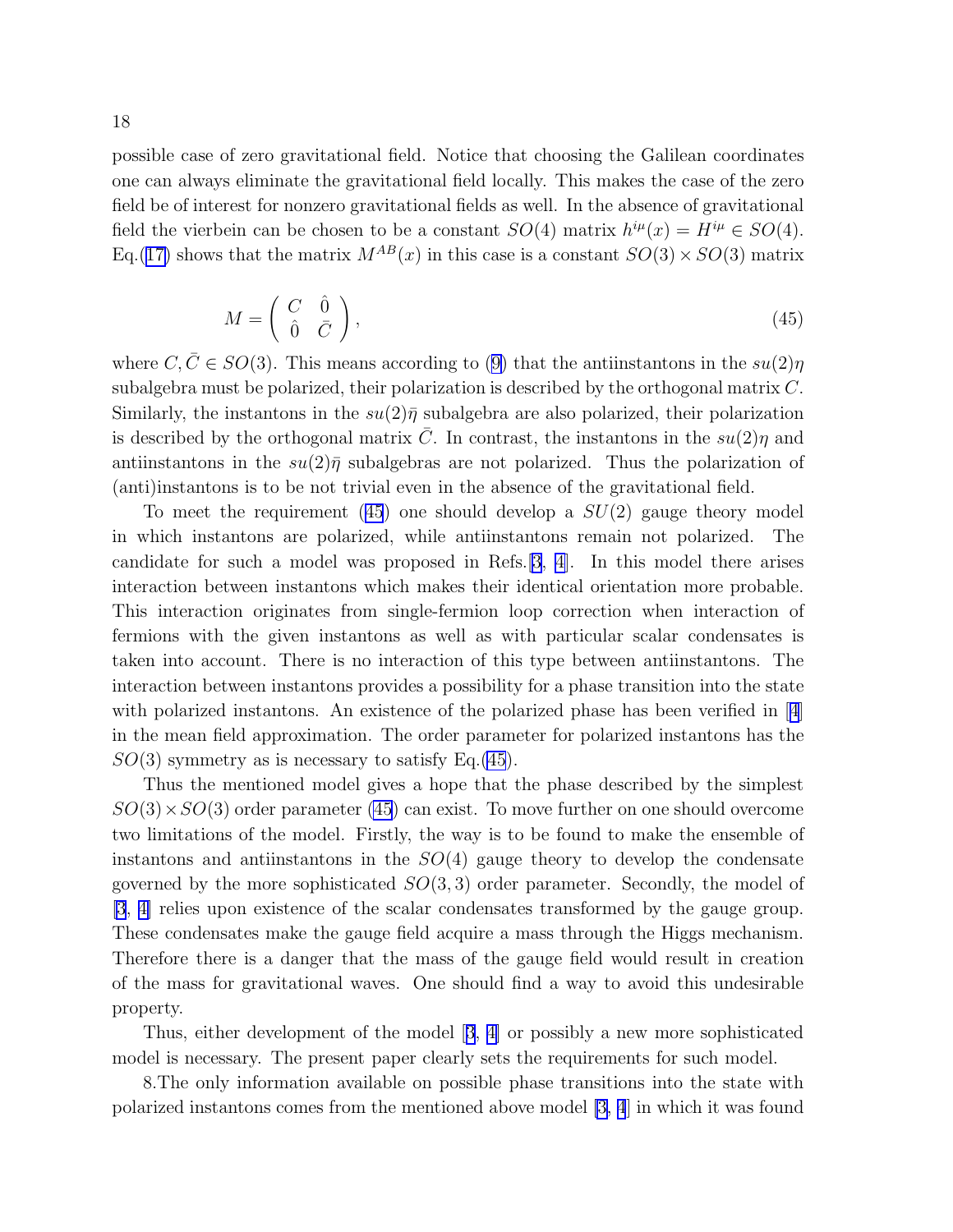<span id="page-18-0"></span>that in the mean field approximation there exists the first order phase transition into the polarized state.

Our last comment is on the dilute gas approximation for instantons. It is shown in Appendix Appendix A that even closely located instantons interact with the external field as individual objects. This fact may be considered as an indication that the picture developed above for the gas of instantons may be valid for the instanton liquid as well.

## 5. Conclusion

The conventional approach to general relativity postulates that the theory is to be written in geometrical terms. Postulating then the Hilbert action one derives the Einstein equations. In this paper we discuss a possibility for a novel approach. Spacetime is supposed to be basically flat. In this space-time the  $SO(4)$  gauge theory is formulated. Assuming that in this theory there develops the particular phase, called polarized instantons we find that for low energies the gauge field can be described in terms of the Riemann geometry. There are two low-energy modes of the gauge field which play the important role. One of them accounts for topologically trivial sector of the theory, the other one describes the polarization of instantons. These two modes strongly interact. Their interaction originates from the conventional Yang-Mills action, but for weak fields it can be presented in the form of the Hilbert action from which one derives the Einstein equations describing gravitational waves. Thus the gravitational wave arises as a mixing of the two modes of the gauge field.

#### Acknowledgments

I am thankful to R.Arnowitt, C.Hamer, E.Shuryak for critical comments. My participation in the Workshop on Symmetries in the Strong Interaction, Adelaide 1997, where part of this work was fulfilled, was helpful. The support of the Australian Research Council is appreciated.

### Appendix A. Interaction of instantons with an external field

Let us show that instantons interact with an external field as individual objects. It means that the action describing the interaction of several instantons with a weak slowly varying external gauge field is given by a sum of terms of Eq.([5\)](#page-4-0) type describing interactions of different instantons with the field. This statement is trivial when the dilute gas approximation is valid. Surprisingly it remains valid for any configuration of instantons, even if they are overlapping.

To describe the closely situated instantons one needs to consider the k-instanton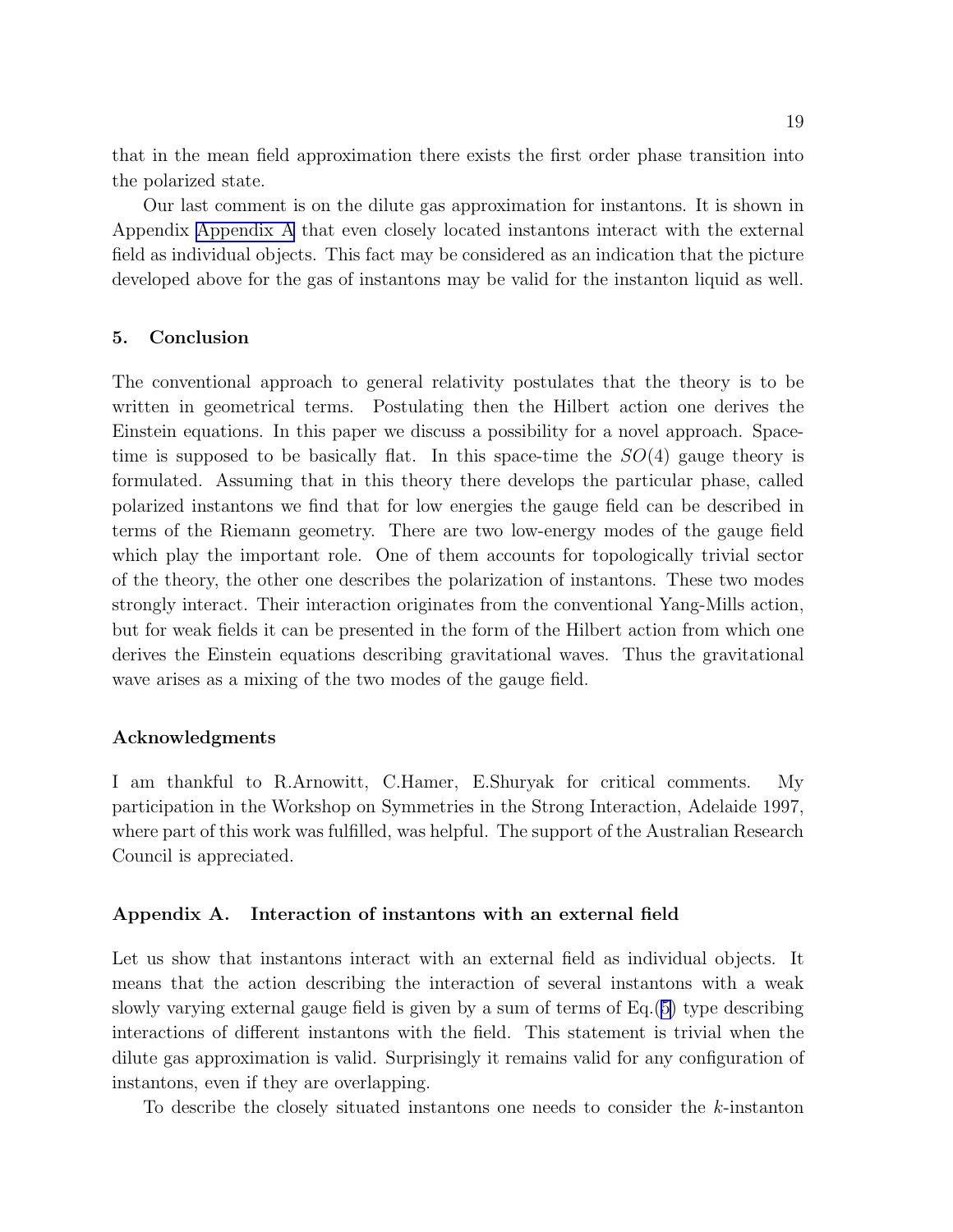<span id="page-19-0"></span>generalsolution  $[15]$  $[15]$  $[15]$ , for the review see  $[16]$  $[16]$  $[16]$ . It is sufficient for our purposes to suppose that all instantons are in some  $su(2)$  subalgebra. Let us introduce a quaternion as  $q =$  $q_{\mu}\tau_{\mu}^{+}$ , where  $q_{\mu}, \mu = 1, \dots, 4$  is an arbitrary vector. In this notation  $q^{+} = q_{\mu}\tau_{\mu}^{-}$ , where  $\tau^{\pm}_{\mu} = (\pm i \vec{\tau}, 1)$ . Consider the  $(k+1) \times k$  matrix  $M_{s,t}(x), s = 1, \dots, k+1, t = 1, \dots, k$ which has quaternionic matrix elements.  $M(x)$  is a linear function of the quaternion of coordinates  $x = x_{\mu} \tau_{\mu}^{+}$ 

$$
M(x) = B - Cx,
$$

where B and C are x-independent  $(k + 1) \times k$  quaternionic matrixes. They must be chosen so that the condition

$$
M^+(x)M(x) = R(x) \tag{A1}
$$

be fulfilled for any x. Here  $R(x)$  is a non-degenerate  $k \times k$  real matrix. The matrix C can be chosen to be

$$
C_{1t} = 0, \quad C_{1+s,t} = \delta_{st}, \quad s, t = 1, \cdots, k. \tag{A2}
$$

(The matrix  $M(x) = M_{s,t}(x)$  which plays the central role in the ADHM construction should not be confused with the matrix  $M(x) = M^{AB}(x)$  defined in [\(12\)](#page-7-0) to describe polarization of instantons.) Having  $M(x)$  one can find the  $k + 1$  quaternionic vector  $N(x)$  which satisfies equations

$$
M^+(x)N(x) = 0,\t\t(A3)
$$

$$
N^+(x)N(x) = 1.\tag{A4}
$$

Then the vector-potential defined in the quaternion representation as

$$
A_{\mu}(x) = \frac{1}{2i} A_{\mu}^{a}(x)\tau^{a} = N^{+}(x)\partial_{\mu}N(x)
$$
\n(A5)

results in the general self-dual gauge field for k instantons

$$
F_{\mu\nu}(x) = \frac{1}{2i} F_{\mu\nu}^a(x) \tau^a
$$
  
=  $2iN^+(x)C\eta^{a\mu\nu} \tau^a R^{-1}(x) C^+ N(x).$  (A6)

To simplify notation in the following consideration consider the case of two instantons when the matrixes  $M(x)$ , C in the ADHM solution have an explicit simple form

$$
M(x) = \begin{pmatrix} q_1 & q_2 \\ y_1 - x & b \\ b & y_2 - x \end{pmatrix}, \quad C = \begin{pmatrix} 0 & 0 \\ 1 & 0 \\ 0 & 1 \end{pmatrix},
$$
 (A7)

where  $q_i$ ,  $i = 1, 2$  are the quaternions describing the radiuses  $\rho_i = |q_i|$  and orientations of the two instantons. The orientations of instantons may be considered as  $SU(2)$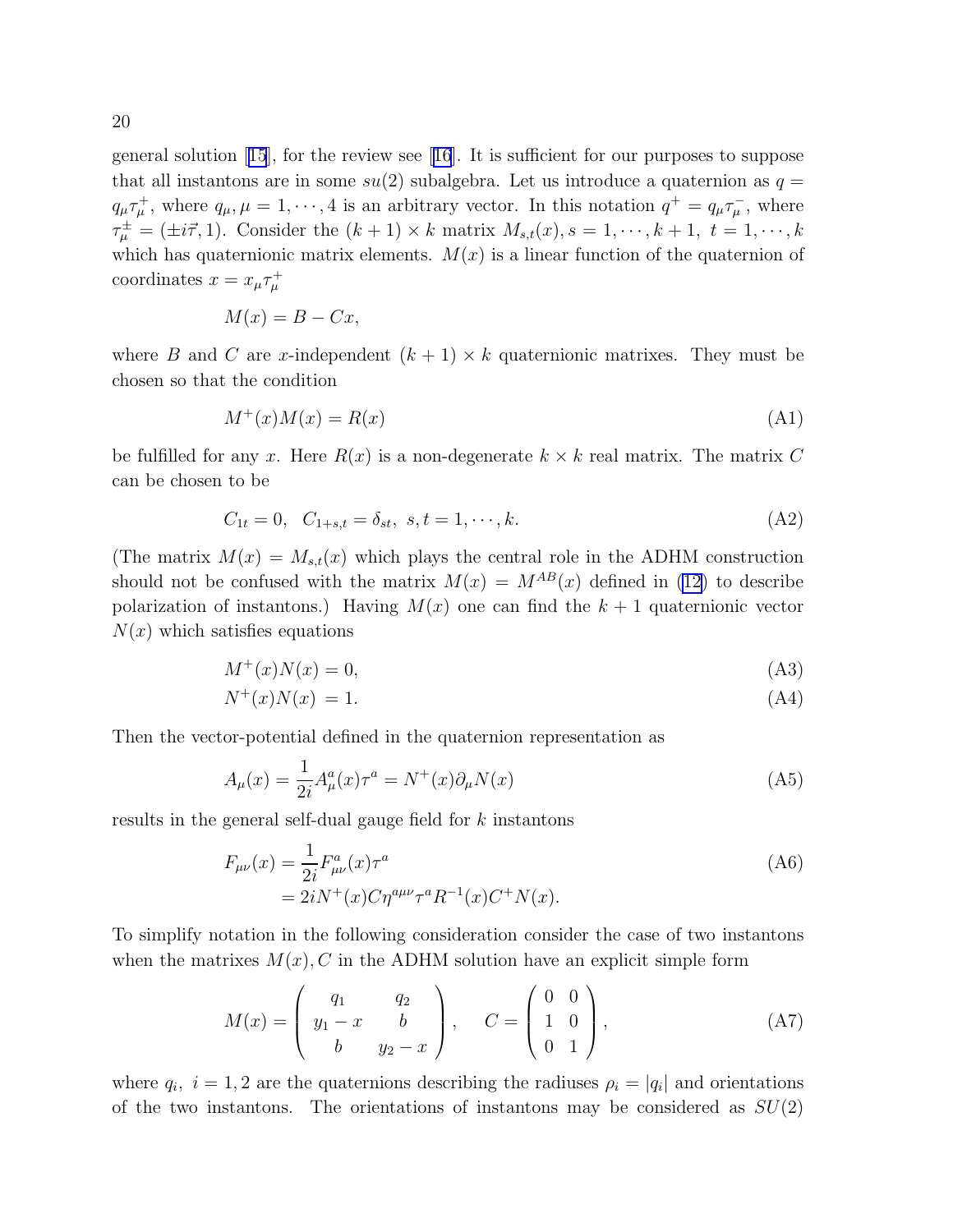<span id="page-20-0"></span>matrixes  $n_i = q_i/|q_i|$ . An equivalent definition of the orientation may be given in terms of a matrix  $D^{ab} \in SO(3)$ , see Eq.[\(5](#page-4-0)). The relation

$$
\tau^a D_i^{ab} = n_i \tau^b n_i^+ \tag{A8}
$$

defines these  $SO(3)$  orientation matrixes for the two instantons in terms of  $q_i$ . The positions of the instantons are given by  $y_i$ , and b is

$$
b = \frac{y_{12}}{2|y_{12}|^2} \left( q_2^+ q_1 - q_1^+ q_2 \right), \quad y_{12} = y_1 - y_2. \tag{A9}
$$

In the following consideration we will need the instanton field in the region  $x$ 

$$
|x - (y_1 + y_2)/2| \gg |y_{12}|, \rho_1, \rho_2. \tag{A10}
$$

Eq.(A3) for two instantons reads

$$
(x - y1)+N2(x) = q1+N1(x) + b+N3(x),
$$
\n(A11)

$$
(x - y2)+N3(x) = q2+N1(x) + b+N2(x).
$$
 (A12)

The approximate solution of this equation in the region (A10) is

$$
N_2(x) \simeq \frac{x - y_1}{|x - y_1|^2} q_1^+ N_1(x), \tag{A13}
$$

$$
N_3(x) \simeq \frac{x - y_2}{|x - y_2|^2} q_2^+ N_1(x),\tag{A14}
$$

where the terms  $\sim 1/|x-y_i|^2$  are omitted in the lhs's. From these relations and the normalization condition (A4) one finds  $|N_1(x)| \simeq 1$ . A choice

$$
N_1(x) = 1,\tag{A15}
$$

fixes the singular gauge. The matrix  $R(x)$  for two instantons in the region (A10) is simplified to be

$$
R(x) \simeq \left(\begin{array}{cc} |x - y_1|^2 & 0\\ 0 & |x - y_2|^2 \end{array}\right). \tag{A16}
$$

Substituting  $(A13),(A14),(A15),(A16)$  in Eqs. $(A5),(A6)$  $(A5),(A6)$  $(A5),(A6)$  one finds that the potential and the field created by the two instantons in the region (A10) is equal to the sum of potentials and fields created by individual instantons

$$
A_{\mu\nu}^a(x) = \sum_{i=1,2} A_{\mu\nu,i}^a(x),\tag{A17}
$$

$$
F^{a}_{\mu\nu}(x) = \sum_{i=1,2} F^{a}_{\mu\nu,i}(x). \tag{A18}
$$

Here  $A^a_{\mu\nu,i}(x)$ ,  $F^a_{\mu\nu,i}(x)$  are given by the known expressions which in the region (A10) read

$$
A^{a}_{\mu\nu,i}(x) = 2\bar{\eta}^{b\mu\nu} D^{ba}_{i} \frac{(x - y_{i})_{\nu}}{|x - y_{i}|^{4}} \rho_{i}^{2}, \tag{A19}
$$

$$
F^{a}_{\mu\nu,i}(x) = -4M_{\mu\mu',i}M_{\nu\nu',i}\bar{\eta}^{b\mu'\nu'}D^{ba}_{i}\frac{1}{|x-y_{i}|^{4}}\rho_{i}^{2}.
$$
 (A20)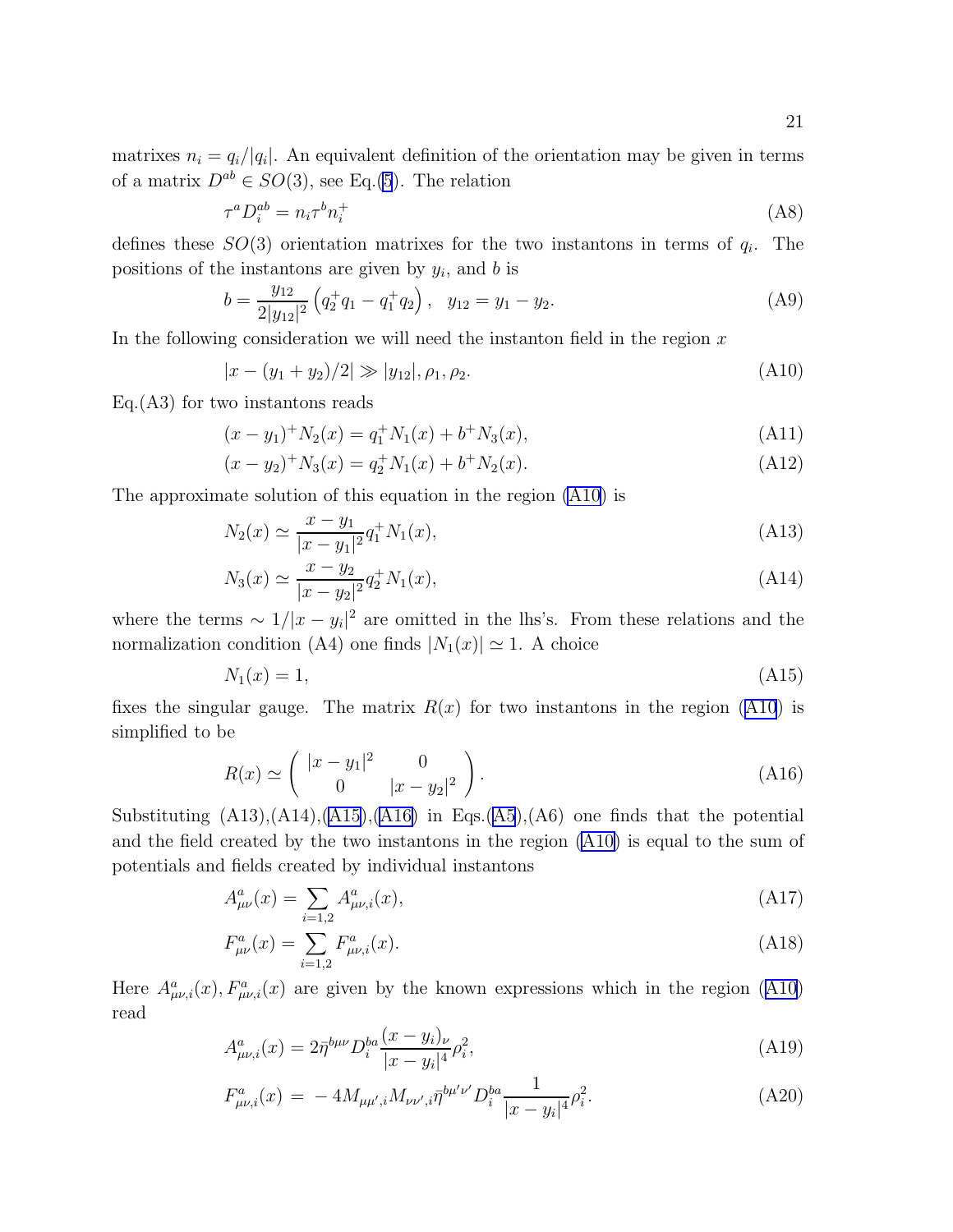<span id="page-21-0"></span>Here  $M_{\mu\nu,i} = \delta_{\mu\nu} - 2(x - y_i)_{\mu}(x - y_i)_{\nu}/|x - y_i|^2$ . Thus in the region [\(A10\)](#page-20-0) the instantons contribute independently to the gauge potential and the gauge field even for small separations of instantons.

Consider now the interaction of the external gauge field  $[F^a_{\mu\nu}]^{\text{ext}}$  with two instantons generalizing the approach of [\[13\]](#page-25-0) originally proposed for a single instanton. The field is supposed to be weak enough  $|\left[F_{\mu\nu}^a\right]^{ext}| \ll 1/(g^2\rho_1^2), 1/(g^2\rho_2^2)$ . It is also supposed to vary slowly,  $r|\partial_{\lambda}[F_{\mu\nu}^{a}]$ <sup>ext</sup> | « | [ $F_{\mu\nu}^{a}]$ <sup>ext</sup> |, where  $r = \max(\rho_1, \rho_2, |y_{12}|)$ . Consider the sphere of radius  $R \gg r$  centered at  $x_0 = (y_1 + y_2)/2$  surrounding the instantons. Let us choose the radius of the sphere  $R$  to be so small that the variation of the external field inside the sphere is negligible. At the same time the radius  $R$  is to be large enough to make the external field outside the sphere larger than the field created by the instantons. Let us use the Landau gauge for the potential of the external field

$$
[A_{\mu}^{a}(x)]^{\text{ext}} = -\frac{1}{2}(x - x_{0})_{\nu} [F_{\mu\nu}^{a}(x_{0})]^{\text{ext}}.
$$
\n(A21)

Consider the action of the gauge field

$$
S = \frac{1}{4g^2} \int F^a_{\mu\nu}(x) F^a_{\mu\nu}(x) d^4 x.
$$
 (A22)

The instantons give large contribution to the action  $S^{ins} = 2 \times (8\pi^2/g^2)$  which comes mainly from the inner-sphere region of integration in (A22). Let us find now the contribution which the inner-sphere region gives to the action (A22) where the external field can be considered as a perturbation. From the definition

$$
S_I(\{F\}) = \frac{1}{4g^2} \int_{|x-x_0| < R} F^a_{\mu\nu}(x) F^a_{\mu\nu}(x) d^4x
$$

one finds

$$
\delta S_I = \frac{1}{g^2} \int_{|x-x_0| < R} \nabla_\mu \left( \left[ A_\nu^a(x) \right]^{\text{ext}} \right) \left[ F_{\mu\nu}^a(x) \right]^{\text{ins}} d^4 x. \tag{A23}
$$

Here  $\delta S_I = S_I(\lbrace F^{\text{ins}} + F^{\text{ext}} \rbrace) - S_I(\lbrace F^{\text{ins}} \rbrace)$ . Integrating by parts and using the classical equation  $\nabla_{\mu} [F^a_{\mu\nu}(x)]^{\text{ins}} = 0$  for the field of instantons one finds from (A23)

$$
\delta S_I = \frac{1}{g^2} \int [A_\nu^a(x)]^{\text{ext}} [F_{\mu\nu}^a(x)]^{\text{ins}} dS_\mu,
$$
\n(A24)

where  $\int dS_\mu$  denotes integration over the sphere. Substituting  $(A18), (A20), (A21)$  in  $Eq. (A24)$  one finds the contribution of the inner-sphere region to the action

$$
\delta S_I = \frac{\pi^2}{g^2} \sum_{i=i,2} \rho_i^2 \overline{\eta}^{a\mu\nu} D_i^{ab} F_{\mu\nu}^b(x_i).
$$
 (A25)

One can consider similarly the contribution  $\delta S_E$  of the outer-sphere region where the field of instantons plays the role of a perturbation. The integration again is reduced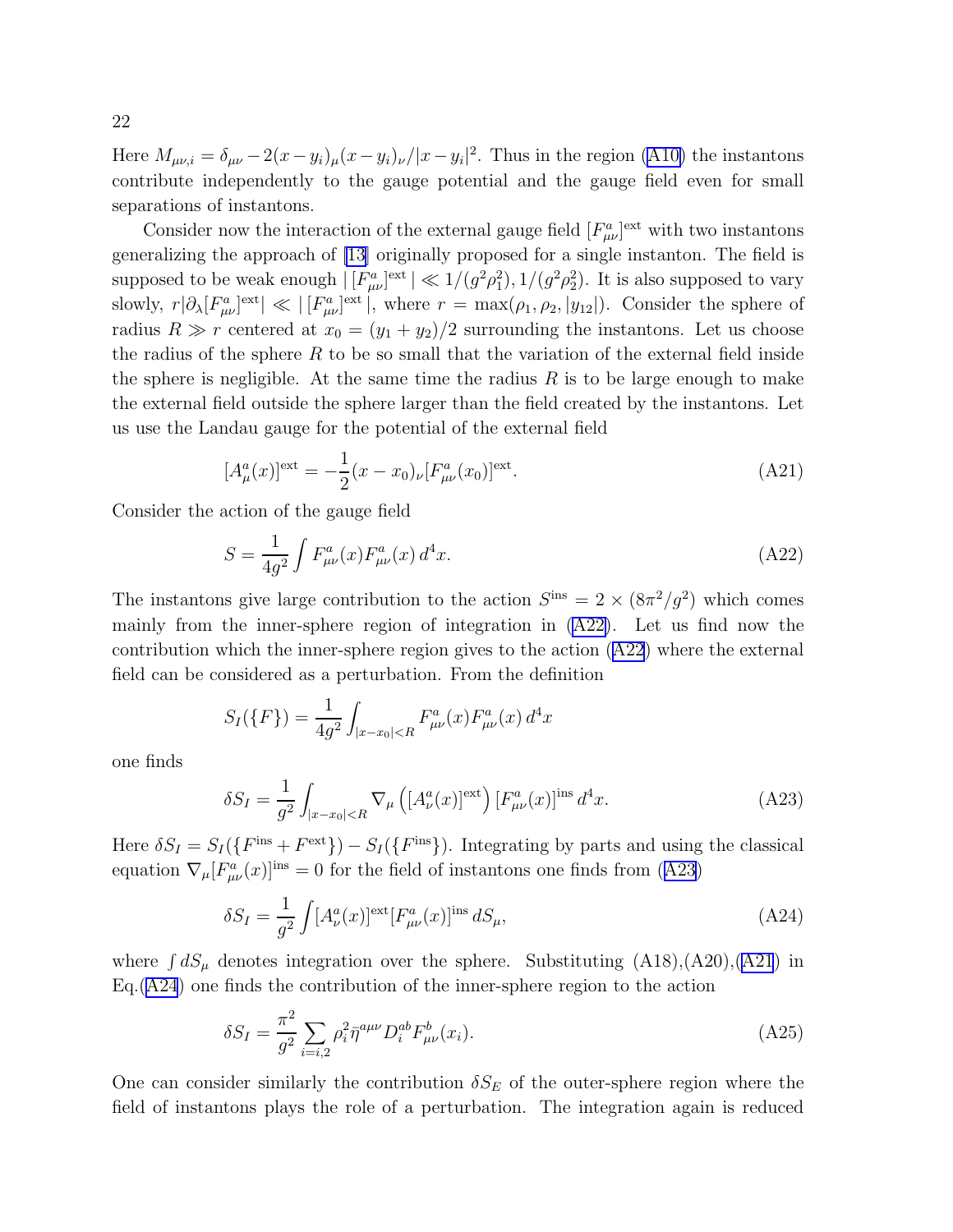to integration over the sphere and the final result is identical to  $(A25)$ ,  $\delta S_E = \delta S_I$ . Deriving it one should neglect the integral over 4-dimensional outer-sphere region

$$
\int_{|x-x_0|>R} [A^a_\nu(x)]^{\text{ins}} \nabla_\mu [F^a_{\mu\nu}(x)]^{\text{ext}} d^4x \to 0. \tag{A26}
$$

There are two possible reasons for this. If the external field is strong in some region, then it is supposed to satisfy there the classical equation  $\nabla_{\mu} [F^{a}_{\mu\nu}(x)]^{\text{ext}} = 0$ . The weak field is supposed to decrease smoothly at infinity. If  $l$  is a large length parameter governing this field,  $|[F^a_{\mu\nu}]^{\text{ext}}| \sim 1/l^2$ ,  $|\nabla_\rho[F^a_{\mu\nu}(x)]^{\text{ext}}| \sim 1/l^3$ , then the integral in (A26) is estimated as  $\int_{x\sim a} d^4x \sim (\rho_1^2 + \rho_2^2)/l^2 \ll 1$ . Note that the decrease of the external field should be slower than the decrease of the instantons field to ensure that everywhere in the outer-sphere region the external field exceeds the instanton field.

Summing contributions of both inner-region and outer-region one finds

$$
\Delta S = \frac{2\pi^2}{g^2} \sum_{i} \rho_i^2 \bar{\eta}^{a\mu\nu} D_i^{ab} F_{\mu\nu}^b(x_i).
$$
 (A27)

The external field considered above was supposed not to vary dramatically on the distance of instanton separation  $|y_{12}|$ . This condition was assumed in order to take into consideration the case of small separations where the obtained result is surprising. If the separation is larger then radiuses, than two instantons may certainly be considered as individual objects and [\(5](#page-4-0)) may be applied to every instanton separately. In this case there is no need to suppose that the external field remains constant, it may vary from one instanton to the other. This fact permits one to chose the argument of the external field in (A27) as  $x_i$ . Eq.(A27) is verified above for the case of two instantons mainly to simplify notation. A similar consideration shows that it remains valid for any number of instantons provided the external field is weaker than the instanton field in the vicinity of each instanton and its variation on their radiuses is negligible. The instantons separations may be arbitrary.

Remember that an instanton provides a minimum for the classical action for small variations of the field. The action([5\)](#page-4-0) reveals a nontrivial behavior, it is linear in the field. This property is explained by the fact that the external field is stronger than the field of instantons in the outer-sphere region. Therefore in this region the perturbation theory breaks down. As a result there appears the surface-term  $(A24)$  in the action which describes the integration over a 3-dimensional surface separating the region where the external field is strong. It is this term that gives rise to the action  $(A27)$ . In the approach developed in[[14\]](#page-25-0) the surface-term does not manifest itself explicitly. There exists however the field of free gauge bosons created by the instanton. Their radiation field exceeds the field of the instanton at infinity.

In conclusion, we verified that instantons interact with the external field independently even if their separations are small. Notice that this result demonstrates very clearly that the number of parameters in the k-instanton ADHM-construction is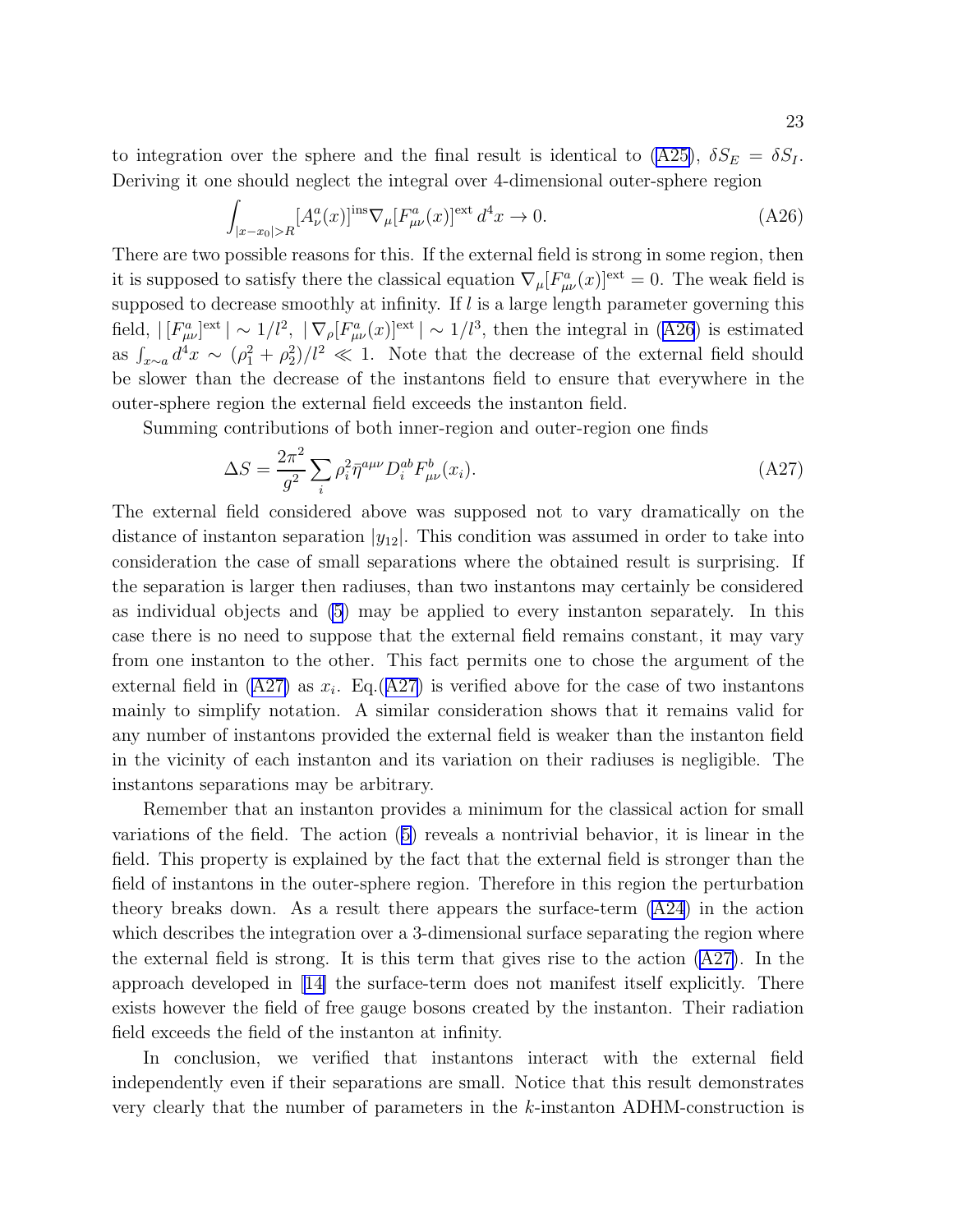<span id="page-23-0"></span>equal to  $8k-3$  and therefore this construction describes the most general configuration of instantons. In Ref.[\[19\]](#page-25-0) this statement was proved using more sophisticated arguments.

# Appendix B.  $SO(3,3) \cong SL(4)$

Let us describe properties of the  $SO(3,3)$  group, in particular a relation which connects the  $SO(3,3)$  and  $SL(4)$  groups. An existence of this relation is known in mathematical literature, see for example Ref.[\[20](#page-25-0)], where it is mentioned. The goal of this Section is to show that this relation has the form defined by [\(17](#page-9-0)).

Notice first that any matrix  $M^{AB}$ ,  $A, B = 1, 2, \dots, 6, M \in SO(3,3)$  may be presented in the following form

$$
M = \begin{pmatrix} C & \hat{0} \\ \hat{0} & \bar{C} \end{pmatrix} \begin{pmatrix} \sigma U & \bar{\sigma} V \\ \bar{\sigma} V & \sigma U \end{pmatrix} \begin{pmatrix} D^T & \hat{0} \\ \hat{0} & \bar{D}^T \end{pmatrix}.
$$
 (B28)

Here C,  $\overline{C}$ , D,  $\overline{D} \in SO(3)$  and U, V are diagonal  $3 \times 3$  non-negative matrixes

 $U_{ij} = U_i \delta_{ij}, \quad V_{ij} = V_i \delta_{ij}, \quad U_i, V_i \geq 0,$ 

satisfying condition

$$
U^2 - V^2 = \hat{1}.
$$

 $\sigma, \bar{\sigma}$  are the numbers:  $\sigma = \pm 1, \bar{\sigma} \pm 1$ . Numbers with a hat are used to represent  $3 \times 3$ matrixes. The 15 parameters governing a matrix belonging to  $SO(3,3)$  are: 3 parameters for every one of the four  $SO(3)$  matrixes in  $(B28)$  plus 3 parameters governing the matrixes  $U, V$ .

It is clear that if  $\sigma = 1$  in (B28) then M may be transformed into the unity  $6 \times 6$ matrix 1 by the continuum transformation, i.e. there exists the continuum function  $M(s), M(s) \in SO(3,3), s \in [0,1], M(0) = M, M(1) = 1.$  Therefore  $\sigma = 1$ implies  $M \in SO_+(3,3)$ . If  $\sigma = -1$ , then this transformation is impossible, this case is denoted as  $M \in SO(3,3)$ . The proof of Eq.(B28) requires simple conventional algebraic transformations based on [\(15\)](#page-8-0).

Consider now a matrix  $H^{ij} \in SL(4)$  and construct from it the quantity  $H^{im}H^{jn}$  –  $H^{in}H^{jm}$ . The later one is obviously antisymmetric in i, j as well as in m, n. Therefore it can be expanded in a series of the 't Hooft symbols which provide the full basis for antisymmetric matrixes. It is convenient to present this expansion with the help of  $\eta^{Aij}$ ,  $A = 1, 2, \dots, 6$ , symbols defined in (7). Then the expansion reads

$$
H^{im}H^{jn} - H^{in}H^{jm} = \frac{1}{2}M^{AB}\eta^{Amn}\eta^{Bij},\tag{B29}
$$

The coefficients  $M^{AB}$  in the rhs may be considered as a  $6\times 6$  matrix M, see Eq.[\(17\)](#page-9-0). Let us show that  $M \in SO_+(3,3)$  and that Eq.(7) describes an isomorphism  $SL(4)/(\pm 1) \equiv$  $SO_+(3,3)$ .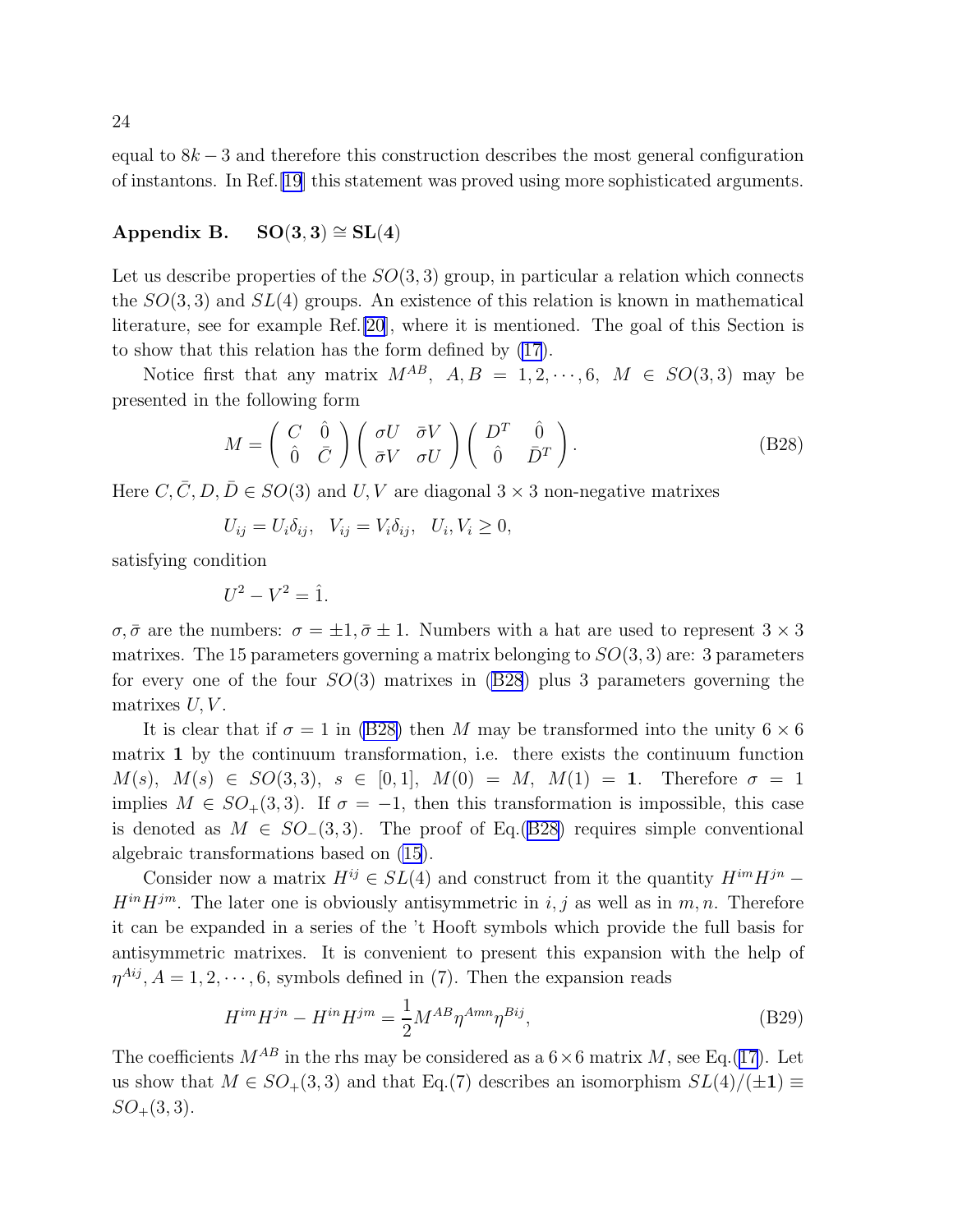<span id="page-24-0"></span>The symbols  $\eta^{Aij}$  and  $\tilde{\eta}^{Aij} = (1/2) \epsilon^{ijkl} \eta^{Akl}$  satisfy relations which follow directly from the usual relations for the 't Hooft symbols

$$
\eta^{Aij}\eta^{Bij} = \tilde{\eta}^{Aij}\tilde{\eta}^{Bij} = 4\delta_{AB},\tag{B30}
$$

$$
\eta^{Aij}\tilde{\eta}^{Bij} = 4\Sigma^{AB},\tag{B31}
$$

where $\Sigma$  is defined in ([15\)](#page-8-0). Using (B30) one can present ([B29\)](#page-23-0) in the equivalent useful form

$$
H^{im}H^{jn}\eta^{Amn} = M^{AB}\eta^{Bij}.\tag{B32}
$$

Let us define by  $\eta_{ij}^{\prime A}$  the lhs of this equation  $\eta_{ij}^{\prime A} = H^{im}H^{jn}\eta^{Amn}$ . Then using the condition det  $H = 1$  it is easy to verify that (B31) remains valid for the primed symbols as well,  $\eta_{ij}^{\prime A} \tilde{\eta}_{ij}^{\prime B} = 4\Sigma_{AB}$ . Then from (B32) one finds restrictions on the matrix M whichshow that  $M \in SO(3,3)$ . Thus ([B29\)](#page-23-0) gives a function  $H \to M$  from  $SL(4)$  into  $SO(3,3)$ . From  $(B32)$  it is easy to deduce that this function is a homomorphism: if  $H_1 \rightarrow M_1$ ,  $H_2 \rightarrow M_2$  then  $H_1 H_2 \rightarrow M_2 M_1$ .

Let us show now that for any  $M \in SO_+(3,3)$  there exists  $H \in SL(4)$  satisfying ([B29\)](#page-23-0), while for  $M \in SO(3,3)$  this equation cannot be satisfied. With this purpose consider representation [\(B28](#page-23-0)) for some  $M \in SO(3,3)$ . Notice first that if M has the form

$$
M = M_C = \begin{pmatrix} C & 0 \\ 0 & \bar{C} \end{pmatrix}, \quad C, \ \bar{C} \in SO(3),
$$

then (B32) may certainly be solved with respect to the matrix  $H = H_C$  which in this case belongs to SO(4). Really, if  $C = \exp(-\phi^a t^a)$ ,  $\overline{C} = \exp(-\overline{\phi}^a t^a)$ , where  $t^a$  are the generators of  $SO(3)$ , then

$$
(H_C)_{ij} = \pm (\exp(\phi^a \eta^a + \bar{\phi}^a \bar{\eta}^a))_{ij} \in SO(4)
$$
\n(B33)

satisfies (B32). For this case Eq.(B32) describes the well-known homomorphism  $SO(4) \rightarrow SO(3) \times SO(3)$ .

In order to find H for any  $M \in SO(3,3)$  it is necessary now to consider the second factor in the rhs of([B28\)](#page-23-0)

$$
M_0 = \left(\begin{array}{cc} \sigma U & \bar{\sigma} V \\ \bar{\sigma} V & \sigma U \end{array}\right).
$$

For  $M = M_0$  Eq.([B29\)](#page-23-0) can be solved directly in respect to  $H = H_0$ . This is an easy task because  $H_0$  proves to be diagonal

$$
H_0 = \pm \frac{1}{H_{0,44}} \begin{pmatrix} \sigma U - \bar{\sigma} V & 0 \\ 0 & H_{0,44}^2 \end{pmatrix} . \tag{B34}
$$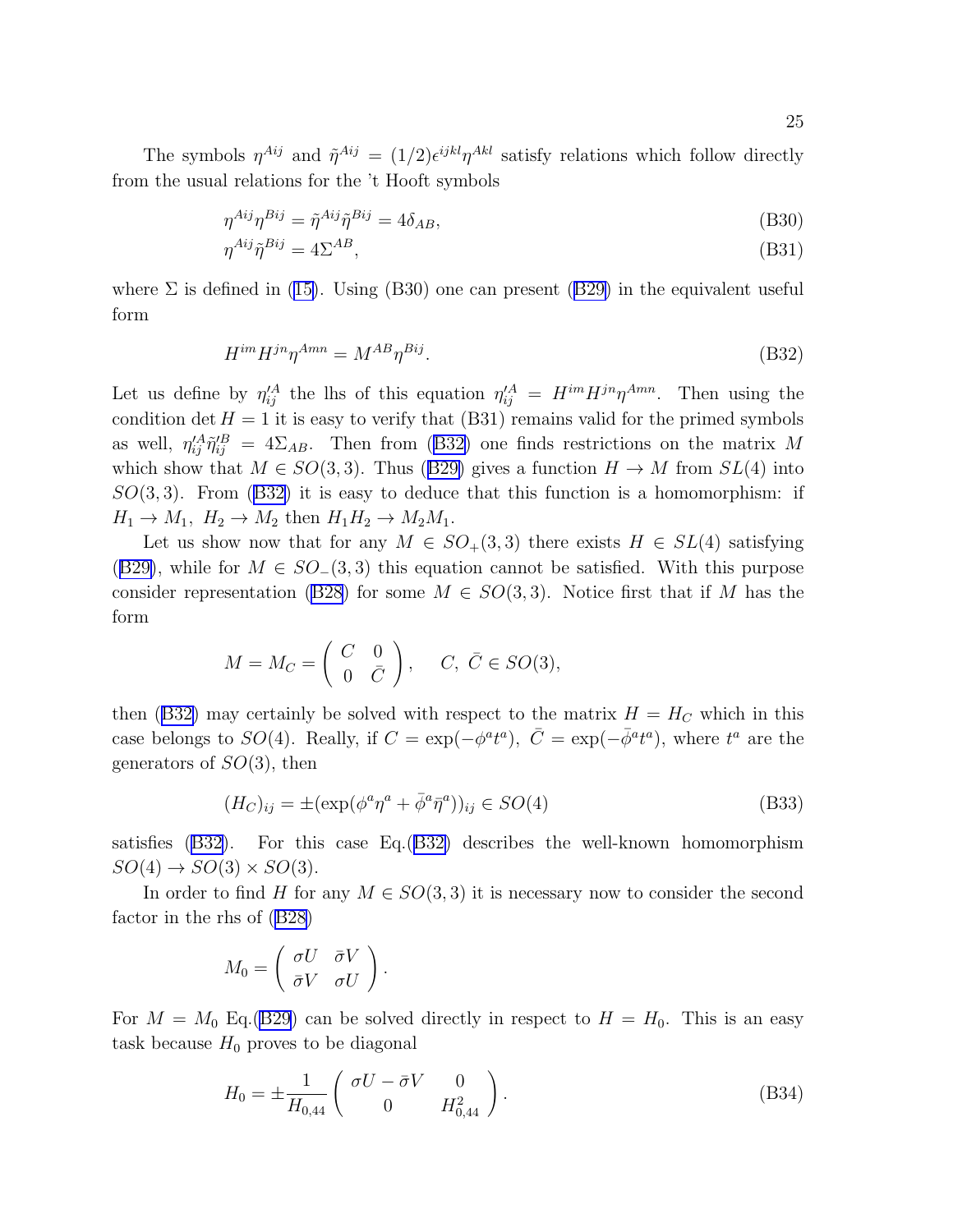<span id="page-25-0"></span>Condition det  $H = 1$  results in  $H_{0,44}^2 = det(\sigma U - \bar{\sigma} V)$ . One concludes from here that there is a solution  $H_0$  when  $\sigma = +1$ , no solution exists for  $\sigma = -1$ . One finds the matrix Hpresenting it in a form similar to  $(B28)$  $(B28)$  for M

$$
H = H_D H_0 H_C^T. \tag{B35}
$$

Away to derive  $H_C, H_D \in SO(4)$  is shown in ([B33\)](#page-24-0), and  $H_0 \in SL(4)$  is found in [\(B34](#page-24-0)) with  $\sigma = +1$ . Eq.(B35) proves explicitly that [\(B29](#page-23-0)) gives a homomorphism  $SL(4) \rightarrow$ on  $SO_+(3,3)$ . It follows from Eqs.([B34\)](#page-24-0),[\(B33](#page-24-0)) that a kernel of this homomorphism is  $\pm 1$  $\pm 1$  $\pm 1$ . Thus ([B29\)](#page-23-0) gives an isomorphism  $SL(4)/(\pm 1) \equiv SO_{+}(3,3)$ . The 15 parameters governing  $SL(4)$  matrix are: 6 parameters for each of the two  $SO(4)$  matrixes in (B35) plus 3 parameters  $U_i$  governing  $H_0$  according to [\(B34](#page-24-0)).

In conclusion, Eq. $(17)$  $(17)$  is true.

## References

- [1] C. N. Yang, R. Mills, Phys. Rev. 96, 191 (1954).
- [2] M.Yu.Kuchiev, *Europhys.Lett.* **28**, 539 (1994).
- [3] M. Yu. Kuchiev, *Europhys. Lett.* **30**, 255 (1995).
- [4] M. Yu. Kuchiev, *Phys.Rev.* **D53**, 6946 (1996).
- [5] D. Shuryak, *Physics Reports*, **264**, 357 (1996).
- [6] M. B. Green, J. H. Schwarz, E. Witten. Superstring theory (Cambridge, New York, 1987).
- [7] A. Ashtekar, *Phys.Rev.Lett.* **57**, 2244 (1986).
- [8] A. A. Belavin, A. M. Polyakov, A. S. Schwartz, and Yu.S.Tyupkin, Phys. Lett. 59B, 85 (1975).
- [9] S. Elitzur, Phys.Rev. D12, 3978 (1975).
- [10] A. M. Polyakov, Gauge Fields and Strings (Harwood Academic Publishers, Chur, London, Paris, New-York, Melbourne, 1987).
- [11] C. Hamer, in Statistical Mechanics and Field Theory, Proceedings of the Seventh Physics Summer School Eds. V. V. Bazhanov and C. J. Burden, (The Australian National University, 1994), pp. 253-278.
- [12] G. 't Hooft, *Phys.Rev.* **D14**, 3432 (1976).
- [13] C. Callan, K. Dashen, and D. Gross, *Phys.Rev.* **D17**, 2717 (1978); Phys.Rev. D19, 1826 (1979).
- [14] A. I. Vainshtein, V. I. Zakharov, V. A. Novikov, and M. A. Shifman, Usp. Fiz. Nauk 136, 553 (1982).
- [15] M. F. Atiah, N. J. Hintchin, V. G. Drinfield, and Y. I. Manin, Phys.Lett. A65, 185 (1978).
- [16] M. K. Prasad, *Physica* **1D**, 167 (1980).
- [17] L. D. Landau, E. M. Lifshitz, The Classical Theory of Fields (Pergamon Press, Oxford and New York, 1971).
- [18] S. L. Glashow and M. Gell-Mann, Ann.of Phys. 15, 437 (1961).
- [19] N. H. Christ, E. J. Weinberg and N. K .Stanton, Phys.Rev. D18, 2013 (1978).
- [20] R. Gilmore, Lie Groups, Lie Algebras, and some of their applications, (John Willey & Sons, New-York, London, Sydney, Toronto, 1974).